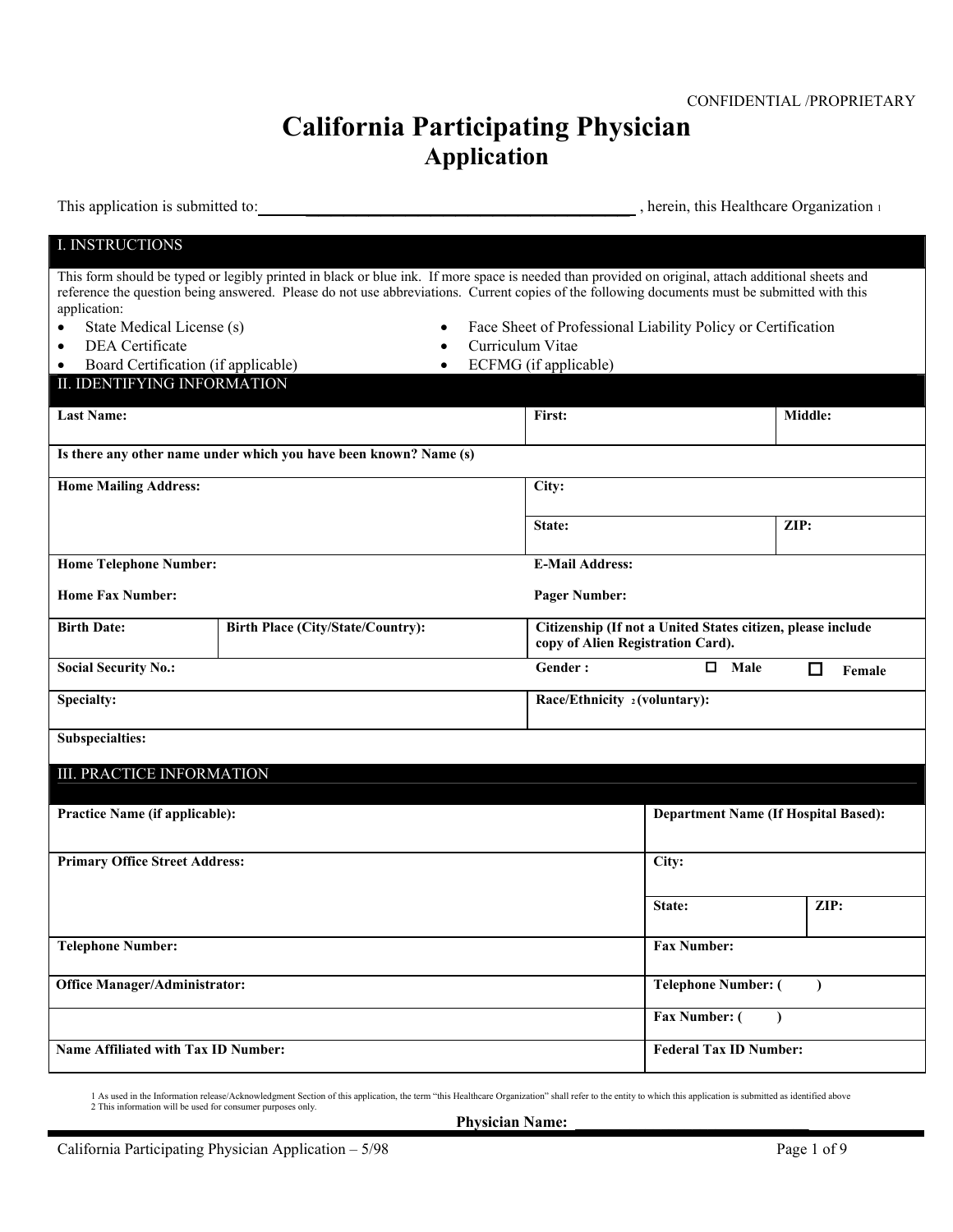| <b>Secondary Office Street Address:</b>                                                                                                      |         |                                      |                   | City:                         |                 |                            |  |
|----------------------------------------------------------------------------------------------------------------------------------------------|---------|--------------------------------------|-------------------|-------------------------------|-----------------|----------------------------|--|
|                                                                                                                                              |         |                                      |                   | State:                        |                 | ZIP:                       |  |
| <b>Office Manager/Administrator:</b>                                                                                                         |         |                                      |                   | <b>Telephone Number: (</b>    |                 | $\lambda$                  |  |
|                                                                                                                                              |         |                                      |                   | Fax Number: (                 |                 |                            |  |
| Name Affiliated with Tax ID Number:                                                                                                          |         |                                      |                   | <b>Federal Tax ID Number:</b> |                 |                            |  |
| <b>Teriary Office Street Address:</b>                                                                                                        |         |                                      |                   | City:                         |                 |                            |  |
|                                                                                                                                              |         |                                      |                   | State:                        |                 | ZIP:                       |  |
| <b>Office Manager/Administrator:</b>                                                                                                         |         |                                      |                   | <b>Telephone Number: (</b>    |                 |                            |  |
|                                                                                                                                              |         |                                      |                   | Fax Number: (                 | $\lambda$       |                            |  |
| Name Affiliated with Tax ID Number:                                                                                                          |         |                                      |                   | <b>Federal Tax ID Number:</b> |                 |                            |  |
| Other Medical Interests in Practice, Research, etc.:                                                                                         |         |                                      |                   |                               |                 |                            |  |
| IV. PREMEDICAL EDUCATION (Attach additional sheets if necessary. Reference This Section Number and Title)                                    |         |                                      |                   |                               |                 |                            |  |
| <b>College or University Name:</b>                                                                                                           |         | <b>Degree Received:</b>              |                   |                               |                 | <b>Date of Graduation:</b> |  |
|                                                                                                                                              |         |                                      |                   |                               | (mm/yy)         |                            |  |
| <b>Mailing Address:</b>                                                                                                                      |         | City:                                | State:<br>County: |                               | ZIP:            |                            |  |
|                                                                                                                                              |         |                                      |                   |                               |                 |                            |  |
| V. MEDICAL/PROFESSIONAL EDUCATION (Attach additional sheets if necessary. Reference This Section Number and Title)<br><b>Medical School:</b> |         | <b>Degree Received:</b>              |                   |                               |                 | <b>Date of Graduation:</b> |  |
|                                                                                                                                              |         |                                      |                   |                               | (mm/yy)         |                            |  |
| <b>Mailing Address:</b>                                                                                                                      |         | City:<br><b>Columbus</b>             |                   | State:                        | ZIP:            |                            |  |
| <b>Medical/Professional School:</b>                                                                                                          |         | <b>Degree Received:</b>              |                   |                               |                 | <b>Date of Graduation:</b> |  |
| <b>Mailing Address:</b>                                                                                                                      |         | City:                                |                   | City:                         | (mm/yy)<br>ZIP: |                            |  |
|                                                                                                                                              |         | POSTGRADUATE TRAINING AND EXPERIENCE |                   | <b>County:</b>                |                 |                            |  |
| VI. INTERNSHIP/PGYI (Attach additional sheets if necessary. Reference This Section Number and Title)                                         |         |                                      |                   |                               |                 |                            |  |
| <b>Institution:</b>                                                                                                                          |         | <b>Program Director:</b>             |                   |                               |                 |                            |  |
|                                                                                                                                              |         |                                      |                   |                               |                 |                            |  |
| <b>Mailing Address:</b>                                                                                                                      |         |                                      |                   |                               |                 |                            |  |
| City:<br>State:<br>Country:                                                                                                                  |         |                                      |                   | ZIP:                          |                 |                            |  |
| <b>Type of Internship:</b>                                                                                                                   |         |                                      |                   |                               |                 |                            |  |
| Specialty:                                                                                                                                   | From:   |                                      | To:               |                               |                 |                            |  |
|                                                                                                                                              | (mm/yy) |                                      |                   | (mm/yy)                       |                 |                            |  |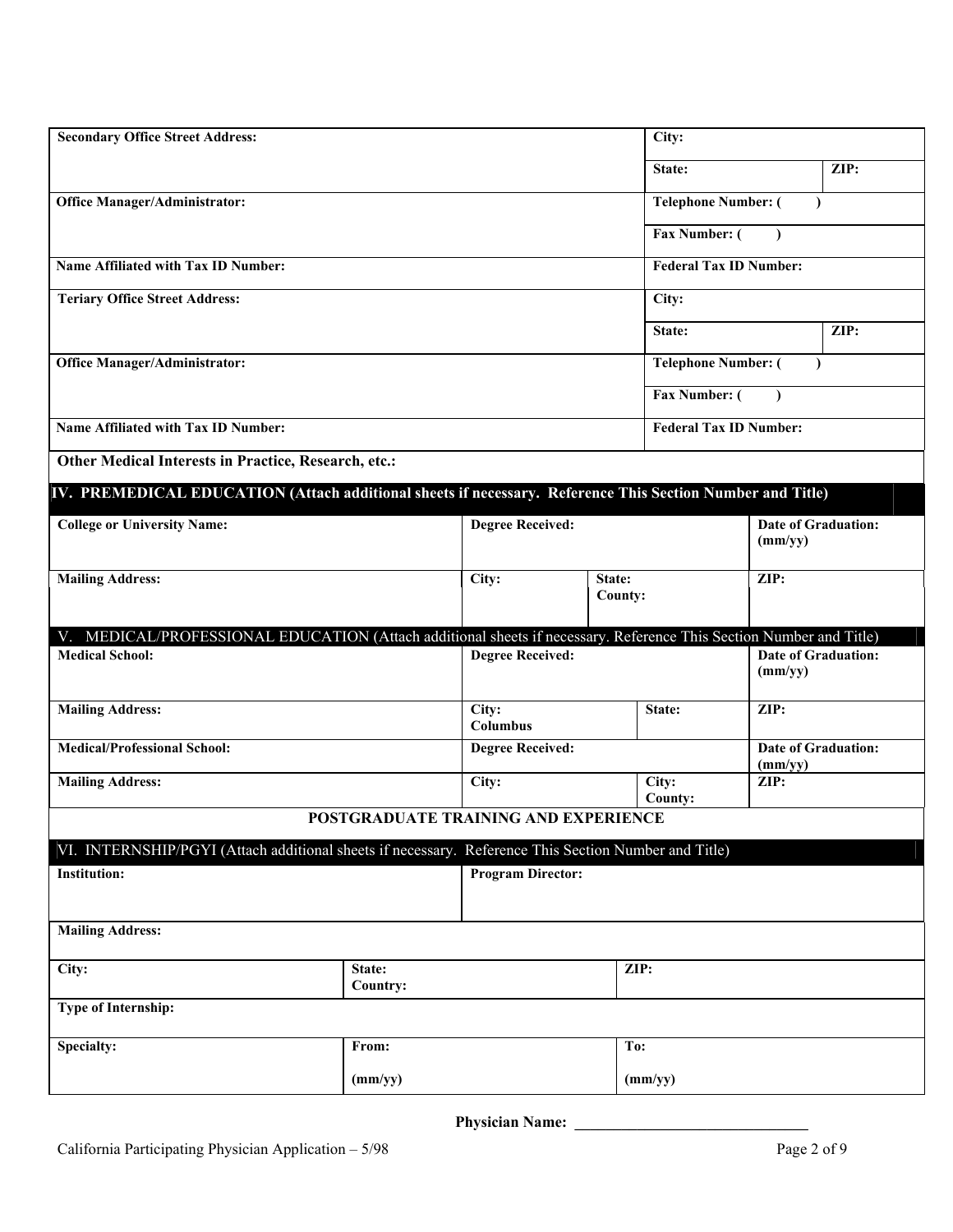| VII. RESIDENCIES/FELLOWSHIPS (Attach additional sheets if necessary. Reference This Section Number and Title.)                                                                                                                                                                          |                         |                                 |                          |                                                          |
|-----------------------------------------------------------------------------------------------------------------------------------------------------------------------------------------------------------------------------------------------------------------------------------------|-------------------------|---------------------------------|--------------------------|----------------------------------------------------------|
| Include residencies, fellowships, preceptorships, teaching appointments (indicate whether clinical or academic), and postgraduate education<br>in chronological order, giving name, address, city and ZIP code, and dates. Include all programs you attended, whether or not completed. |                         |                                 |                          |                                                          |
|                                                                                                                                                                                                                                                                                         |                         |                                 |                          |                                                          |
| <b>Institution:</b>                                                                                                                                                                                                                                                                     |                         |                                 | <b>Program Director:</b> |                                                          |
|                                                                                                                                                                                                                                                                                         |                         |                                 |                          |                                                          |
| <b>Mailing Address:</b>                                                                                                                                                                                                                                                                 | City:                   |                                 | State:                   | ZIP:                                                     |
|                                                                                                                                                                                                                                                                                         |                         |                                 | County:                  |                                                          |
| Type of Training (e.g. residency, etc.):                                                                                                                                                                                                                                                | Specialty:              |                                 | From:<br>(mm/yy)         | To:<br>(mm/yy)                                           |
|                                                                                                                                                                                                                                                                                         |                         |                                 |                          |                                                          |
| Did you successfully complete the program?                                                                                                                                                                                                                                              |                         | $\Box$ Yes                      |                          | $\Box$ No (If "No", please explain on a separate sheet.) |
| <b>Institution:</b>                                                                                                                                                                                                                                                                     |                         |                                 | <b>Program Director</b>  |                                                          |
|                                                                                                                                                                                                                                                                                         |                         |                                 |                          |                                                          |
|                                                                                                                                                                                                                                                                                         |                         |                                 |                          |                                                          |
| <b>Mailing Address:</b>                                                                                                                                                                                                                                                                 | City:                   |                                 | State:                   | ZIP:                                                     |
|                                                                                                                                                                                                                                                                                         |                         |                                 | County:                  |                                                          |
|                                                                                                                                                                                                                                                                                         |                         |                                 |                          |                                                          |
| <b>Type of Training:</b>                                                                                                                                                                                                                                                                | Specialty:              |                                 | From:<br>(mm/vy)         | To:<br>(mm/yy)                                           |
|                                                                                                                                                                                                                                                                                         |                         |                                 |                          |                                                          |
| Did you successfully complete the program?                                                                                                                                                                                                                                              |                         | $\Box$ Yes                      |                          | $\Box$ No (If "No", please explain on a separate sheet.) |
| <b>Institution:</b>                                                                                                                                                                                                                                                                     |                         |                                 | <b>Program Director:</b> |                                                          |
| <b>Mailing Address:</b>                                                                                                                                                                                                                                                                 | City:                   |                                 | State:                   | ZIP:                                                     |
|                                                                                                                                                                                                                                                                                         |                         |                                 | County:                  |                                                          |
| <b>Type of Training:</b>                                                                                                                                                                                                                                                                | Specialty:              |                                 | From:                    | To:                                                      |
|                                                                                                                                                                                                                                                                                         |                         |                                 | (mm/vy)                  | (mm/vy)                                                  |
| Did you successfully complete the<br>program?                                                                                                                                                                                                                                           |                         | $\Box$ Yes                      |                          | $\Box$ No (If "No", please explain on a separate sheet.) |
| VIII. MEDICAL LICENSE/REGISTRATION (Remember to attach copies of documents)                                                                                                                                                                                                             |                         |                                 |                          |                                                          |
|                                                                                                                                                                                                                                                                                         |                         |                                 |                          |                                                          |
| <b>California State Medical License Number:</b>                                                                                                                                                                                                                                         |                         | <b>Issue Date:</b>              | <b>Expiration Date:</b>  |                                                          |
|                                                                                                                                                                                                                                                                                         |                         |                                 |                          |                                                          |
|                                                                                                                                                                                                                                                                                         |                         |                                 |                          |                                                          |
| Drug Enforcement Administration (DEA) Registration Number:                                                                                                                                                                                                                              |                         |                                 | <b>Expiration Date:</b>  |                                                          |
|                                                                                                                                                                                                                                                                                         |                         |                                 |                          |                                                          |
| Controlled Dangerous Substances Certificates (CDS) (if applicable):                                                                                                                                                                                                                     | <b>Expiration Date:</b> |                                 |                          |                                                          |
|                                                                                                                                                                                                                                                                                         |                         |                                 |                          |                                                          |
| <b>ECFMG Number (applicable to foreign graduates):</b>                                                                                                                                                                                                                                  |                         |                                 | Date Issued:             |                                                          |
|                                                                                                                                                                                                                                                                                         |                         |                                 | <b>Valid Through:</b>    |                                                          |
| Medicare UPIN/National Physician Identifier (NPI):                                                                                                                                                                                                                                      |                         | <b>MediCal/Medicaid Number:</b> |                          |                                                          |
|                                                                                                                                                                                                                                                                                         |                         |                                 |                          |                                                          |

**.**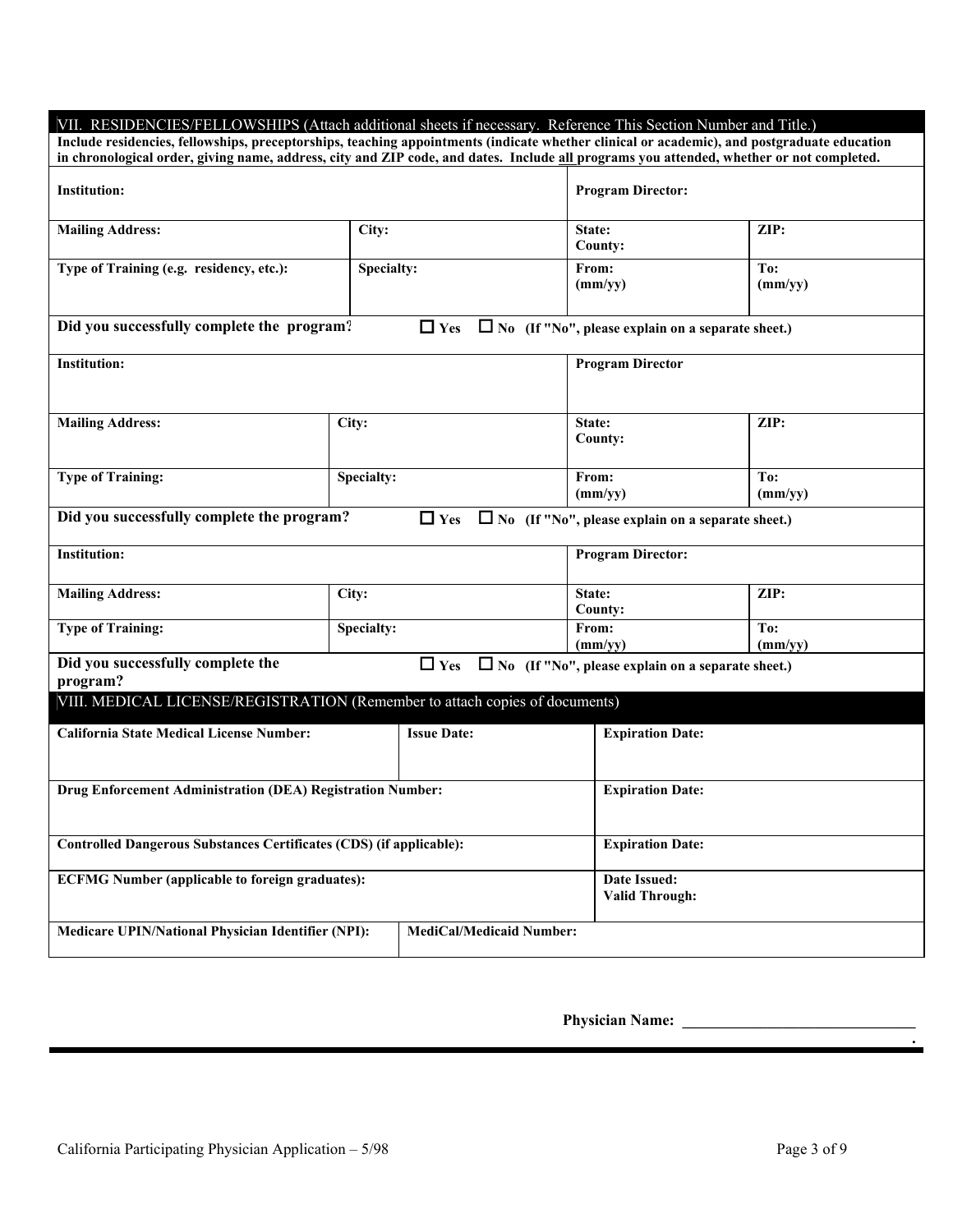| IX. PROFESSIONAL LIABILITY (Remember to attach copy of professional liability policy or certification face sheet)                                                                                                                                                                                                                                       |                          |                                    |                                 |                                  |  |
|---------------------------------------------------------------------------------------------------------------------------------------------------------------------------------------------------------------------------------------------------------------------------------------------------------------------------------------------------------|--------------------------|------------------------------------|---------------------------------|----------------------------------|--|
| <b>Current Insurance Carrier:</b>                                                                                                                                                                                                                                                                                                                       | <b>Policy Number:</b>    |                                    | <b>Original Effective Date:</b> |                                  |  |
| <b>Mailing Address:</b>                                                                                                                                                                                                                                                                                                                                 | City:                    |                                    | State:                          | ZIP:                             |  |
| <b>Per Claim Amount:</b>                                                                                                                                                                                                                                                                                                                                | <b>Aggregate Amount:</b> |                                    | <b>Expiration Date:</b>         |                                  |  |
| Please explain any surcharges to your professional liability coverage on a separate sheet. Reference This Section Number and Title.                                                                                                                                                                                                                     |                          |                                    |                                 |                                  |  |
| Please list all of your professional liability carriers within the past seven years, other than the one listed above:                                                                                                                                                                                                                                   |                          |                                    |                                 |                                  |  |
| <b>Name of Carrier:</b>                                                                                                                                                                                                                                                                                                                                 | <b>Policy:</b>           |                                    | From: (mm/yy)                   | To: (mm/yy)                      |  |
| <b>Mailing Address:</b>                                                                                                                                                                                                                                                                                                                                 | City:                    | State:                             |                                 | ZIP:                             |  |
| <b>Name of Carrier:</b>                                                                                                                                                                                                                                                                                                                                 | <b>Policy:</b>           |                                    | From: (mm/yy)                   | To: (mm/yy)                      |  |
| <b>Mailing Address:</b>                                                                                                                                                                                                                                                                                                                                 | City:                    | State:                             |                                 | ZIP:                             |  |
| X. ALL OTHER STATE MEDICAL LICENSES. List All Medical License Now or Previously Held.                                                                                                                                                                                                                                                                   |                          |                                    |                                 |                                  |  |
| State:                                                                                                                                                                                                                                                                                                                                                  | <b>License Number:</b>   |                                    | <b>Expiration Date:</b>         |                                  |  |
| State:                                                                                                                                                                                                                                                                                                                                                  | <b>License Number:</b>   |                                    | <b>Expiration Date:</b>         |                                  |  |
| State:                                                                                                                                                                                                                                                                                                                                                  | <b>License Number:</b>   |                                    | <b>Expiration Date:</b>         |                                  |  |
|                                                                                                                                                                                                                                                                                                                                                         |                          |                                    |                                 |                                  |  |
|                                                                                                                                                                                                                                                                                                                                                         |                          |                                    |                                 |                                  |  |
| ٠                                                                                                                                                                                                                                                                                                                                                       |                          |                                    |                                 |                                  |  |
| ٠                                                                                                                                                                                                                                                                                                                                                       |                          |                                    |                                 |                                  |  |
| a board or association with equivalent requirements approved by the Medical Board of California<br>٠                                                                                                                                                                                                                                                    |                          |                                    |                                 |                                  |  |
| a board or association with an Accreditation Council for Graduate Medical Education of American Osteopathic Association approved<br>$\bullet$                                                                                                                                                                                                           |                          |                                    |                                 |                                  |  |
| postgraduate training that provides complete training in that specialty or subspecialty                                                                                                                                                                                                                                                                 |                          |                                    |                                 |                                  |  |
|                                                                                                                                                                                                                                                                                                                                                         |                          |                                    |                                 |                                  |  |
|                                                                                                                                                                                                                                                                                                                                                         |                          |                                    |                                 |                                  |  |
|                                                                                                                                                                                                                                                                                                                                                         |                          |                                    |                                 |                                  |  |
|                                                                                                                                                                                                                                                                                                                                                         |                          |                                    |                                 |                                  |  |
|                                                                                                                                                                                                                                                                                                                                                         |                          |                                    |                                 |                                  |  |
| (Attach additional sheets if necessary. Reference This Section Number and Title)<br>XI. BOARD CERTIFICATION<br>Include certifications by board(s) which are duly organized and recognized by:<br>a member board of the American Board of Medical Specialties<br>a member board of the American Osteopathic Association<br><b>Name of Issuing Board:</b> | <b>Specialty:</b>        | <b>Date Certified/Recertified:</b> |                                 | <b>Expiration Date (if any):</b> |  |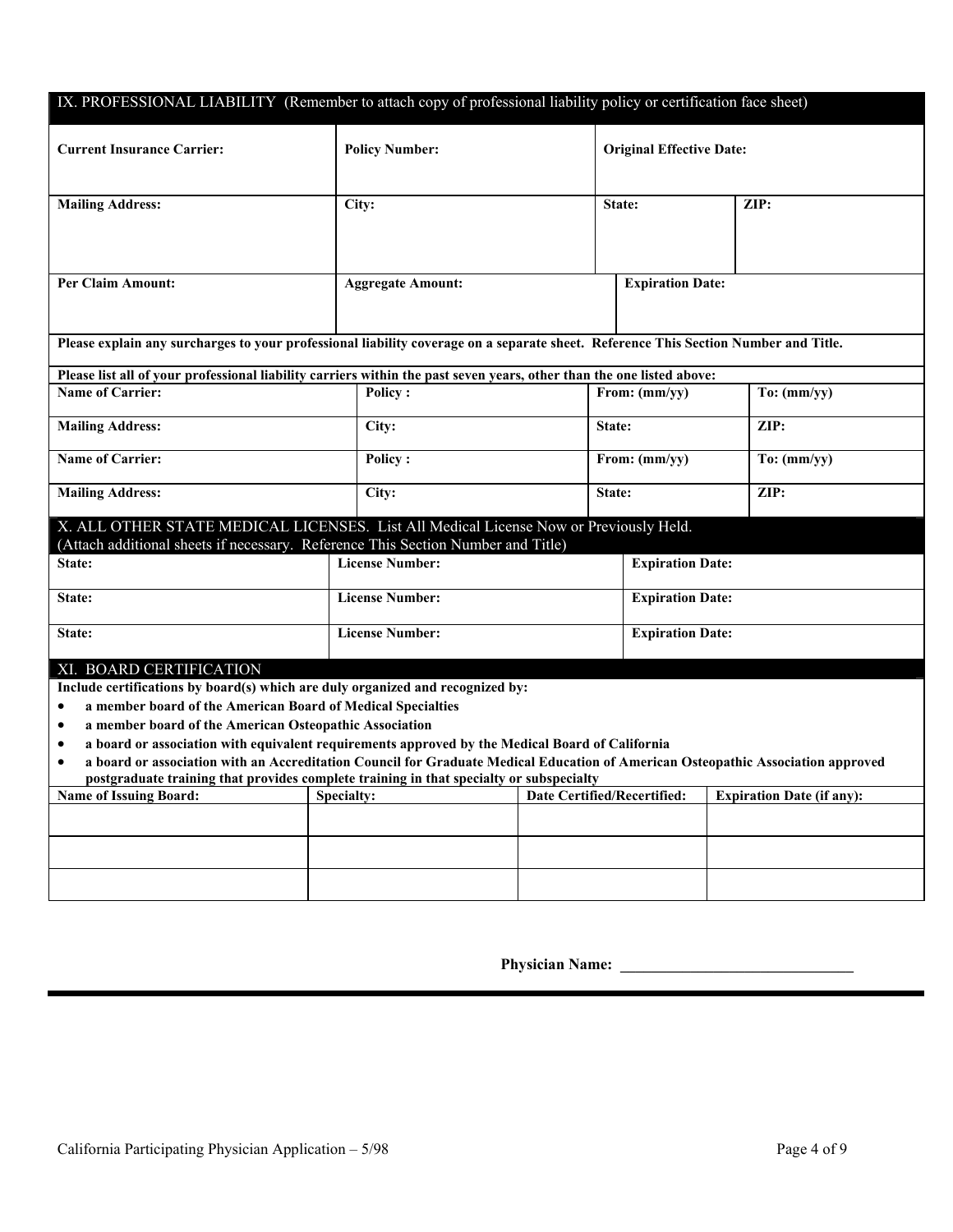| Have you applied for board certification other than those indicated above?                                                                             |                    |                            | П<br>Yes $\Box$          | N <sub>0</sub> |      |
|--------------------------------------------------------------------------------------------------------------------------------------------------------|--------------------|----------------------------|--------------------------|----------------|------|
| If so, list board(s) and date(s):                                                                                                                      |                    |                            |                          |                |      |
| If not certified, describe your intent for certification, if any, and date of eligibility for certification on separate sheet.                         |                    |                            |                          |                |      |
| XII.<br>OTHER CERTIFICATIONS (E.G. FLUOROSCOPY, RADIOGRAPHY, ETC.)<br>(Attach additional sheets if necessary. Reference This Section Number and Title) |                    |                            |                          |                |      |
| Type:                                                                                                                                                  | Number:            |                            | <b>Expiration Date:</b>  |                |      |
| Type:                                                                                                                                                  | Number:            |                            | Number:                  |                |      |
| XIII. CURRENT HOSPITAL AND OTHER INSTITUTIONAL AFFILIATIONS                                                                                            |                    |                            |                          |                |      |
| Please list in reverse chronological order (with the current affiliation {s} first) all institutions you have current affiliations (A) and have had    |                    |                            |                          |                |      |
| previous hospital privileges (B) during the past ten years. This includes hospitals, surgery centers, institutions, corporations, military             |                    |                            |                          |                |      |
| assignments, or government agencies.                                                                                                                   |                    |                            |                          |                |      |
| A. CURRENT AFFILIATIONS (Attach additional sheets if necessary. Reference This Section Number and Title)                                               |                    |                            |                          |                |      |
| Name and Mailing Address of Primary Admitting Hospital:                                                                                                |                    | City:                      |                          | State:         | ZIP: |
|                                                                                                                                                        |                    |                            |                          |                |      |
|                                                                                                                                                        |                    |                            |                          |                |      |
| Department/Status (active, provisional, courtesy, etc.):                                                                                               |                    |                            | <b>Appointment Date:</b> |                |      |
|                                                                                                                                                        |                    |                            |                          |                |      |
| Name and Mailing Address of other Hospital/Institution:                                                                                                |                    | City:                      |                          | State:         | ZIP: |
|                                                                                                                                                        |                    |                            |                          |                |      |
| Department/Status (active, provisional, courtesy, etc.):                                                                                               |                    |                            | <b>Appointment Date:</b> |                |      |
| Name and Mailing Address of other Hospital/Institution:                                                                                                |                    | City:                      |                          | State:         | ZIP: |
|                                                                                                                                                        |                    |                            |                          |                |      |
| Department/Status (active, provisional, courtesy, etc.):                                                                                               |                    |                            | <b>Appointment Date:</b> |                |      |
| If you do not have hospital privileges, please explain on Addendum A.                                                                                  |                    |                            |                          |                |      |
| B. PREVIOUS AFFILIATIONS During Last Ten Years. (Attach additional sheets if necessary. Reference This Section                                         |                    |                            |                          |                |      |
| <b>Number and Title)</b>                                                                                                                               |                    |                            |                          |                |      |
| Name and Mailing Address of Hospital/Institution:                                                                                                      |                    | City:                      |                          |                |      |
|                                                                                                                                                        |                    | State:                     |                          | ZIP:           |      |
|                                                                                                                                                        |                    |                            |                          |                |      |
| From:<br>$(mm/yy)$ :                                                                                                                                   | To:<br>$(mm/yy)$ : | <b>Reason for Leaving:</b> |                          |                |      |
| Name and Mailing Address of Hospital/Institution:                                                                                                      |                    | City:                      |                          |                |      |
|                                                                                                                                                        |                    | State:                     | ZIP:                     |                |      |
| From:                                                                                                                                                  | To:                | <b>Reason for Leaving:</b> |                          |                |      |
| $(mm/yy)$ :                                                                                                                                            | $(mm/yy)$ :        |                            |                          |                |      |
| Name and Mailing Address of Hospital/Institution:                                                                                                      |                    | City:<br>State:            |                          | ZIP:           |      |
| From:                                                                                                                                                  | To:                | <b>Reason for Leaving:</b> |                          |                |      |
| $(mm/yy)$ :                                                                                                                                            | $(mm/yy)$ :        |                            |                          |                |      |
| Name and Mailing Address of Hospital/Institution:                                                                                                      |                    | City:                      |                          |                |      |
|                                                                                                                                                        |                    | State:                     |                          | ZIP:           |      |
| From:                                                                                                                                                  | To:                | <b>Reason for Leaving:</b> |                          |                |      |
| $(mm/yy)$ :                                                                                                                                            | $(mm/yy)$ :        |                            |                          |                |      |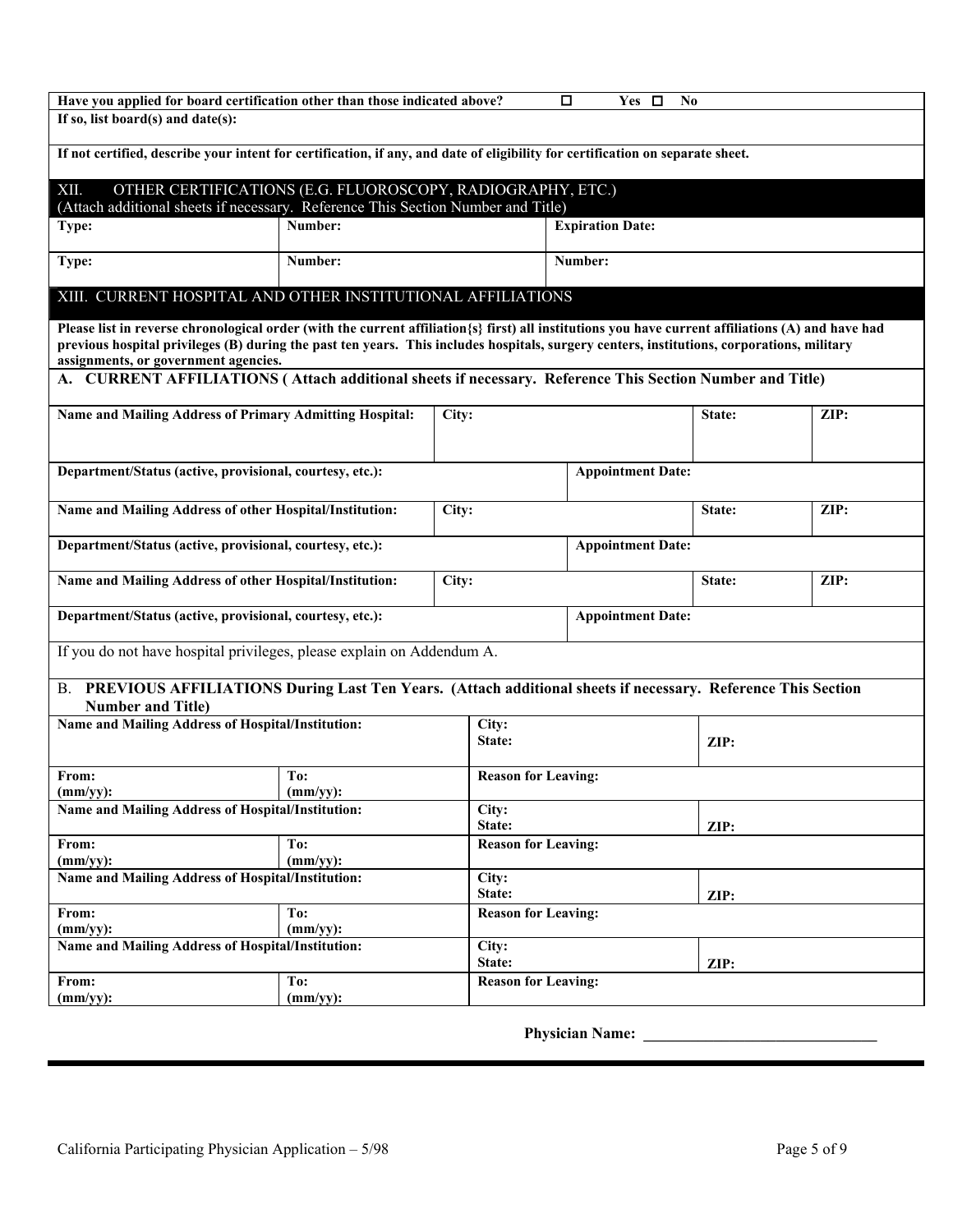### XIV. PEER REFERENCES

**List three professional references, preferably from your specialty area, not including relatives, current partners or associates in practice. If possible, include at least one member from the Medical Staff of each facility at which you have privileges.**

**NOTE: References must be from individuals who are directly familiar with your work, either via direct clinical observation or through close working relations.**

| Name of Reference:                                                                                                                                                                                                                                                                                                                     | <b>Specialty:</b> |                      | <b>Telephone Number:</b> |                            |                  |                |  |
|----------------------------------------------------------------------------------------------------------------------------------------------------------------------------------------------------------------------------------------------------------------------------------------------------------------------------------------|-------------------|----------------------|--------------------------|----------------------------|------------------|----------------|--|
|                                                                                                                                                                                                                                                                                                                                        |                   |                      | <b>Fax Number:</b>       |                            |                  |                |  |
| <b>Mailing Address:</b>                                                                                                                                                                                                                                                                                                                | City:             |                      | State:                   |                            |                  |                |  |
|                                                                                                                                                                                                                                                                                                                                        |                   |                      | ZIP:                     |                            |                  |                |  |
|                                                                                                                                                                                                                                                                                                                                        |                   |                      |                          |                            |                  |                |  |
| <b>Name of Reference:</b>                                                                                                                                                                                                                                                                                                              | <b>Specialty:</b> |                      | <b>Telephone Number:</b> |                            |                  |                |  |
|                                                                                                                                                                                                                                                                                                                                        |                   |                      | <b>Fax Number:</b>       |                            |                  |                |  |
| <b>Mailing Address:</b>                                                                                                                                                                                                                                                                                                                | City:             |                      | State:                   |                            |                  |                |  |
|                                                                                                                                                                                                                                                                                                                                        |                   |                      | ZIP:                     |                            |                  |                |  |
| <b>Name of Reference:</b>                                                                                                                                                                                                                                                                                                              | <b>Specialty:</b> |                      | <b>Telephone Number:</b> |                            |                  |                |  |
|                                                                                                                                                                                                                                                                                                                                        |                   |                      | <b>Fax Number:</b>       |                            |                  |                |  |
| <b>Mailing Address:</b>                                                                                                                                                                                                                                                                                                                | City:             |                      | State:                   |                            |                  |                |  |
|                                                                                                                                                                                                                                                                                                                                        |                   |                      | ZIP:                     |                            |                  |                |  |
| XV. WORK HISTORY (Attach additional sheets if necessary. Reference This Section Number and title)                                                                                                                                                                                                                                      |                   |                      |                          |                            |                  |                |  |
| Chronologically list all work history activities since completion of postgraduate training (use extra sheets if necessary). This information<br>must be complete. A curriculum vitae is sufficient provided it is current and contains all information requested below. Please explain any<br>gaps in work history on a separate page. |                   |                      |                          |                            |                  |                |  |
| <b>Current Practice:</b>                                                                                                                                                                                                                                                                                                               |                   | <b>Contact Name:</b> |                          | <b>Telephone Number: (</b> |                  | $\lambda$      |  |
|                                                                                                                                                                                                                                                                                                                                        |                   |                      |                          | Fax Number: (              |                  |                |  |
|                                                                                                                                                                                                                                                                                                                                        |                   |                      |                          |                            |                  |                |  |
| <b>Mailing Address:</b>                                                                                                                                                                                                                                                                                                                |                   | $\overline{C}$ ity:  | State:                   | ZIP:                       | From:<br>(mm/yy) | To:<br>(mm/yy) |  |
| <b>Name of Practice/Employer:</b>                                                                                                                                                                                                                                                                                                      |                   | <b>Contact Name:</b> |                          | <b>Telephone Number: (</b> |                  |                |  |
|                                                                                                                                                                                                                                                                                                                                        |                   |                      |                          | <b>Fax Number: (</b>       |                  |                |  |
| <b>Mailing Address:</b>                                                                                                                                                                                                                                                                                                                |                   | City:                | State:                   | ZIP:                       | From:<br>(mm/yy) | To:<br>(mm/yy) |  |
| <b>Name of Practice/Employer:</b>                                                                                                                                                                                                                                                                                                      |                   | <b>Contact Name:</b> |                          | <b>Telephone Number: (</b> |                  |                |  |
|                                                                                                                                                                                                                                                                                                                                        |                   |                      |                          |                            |                  |                |  |
|                                                                                                                                                                                                                                                                                                                                        |                   |                      |                          | Fax Number: (              |                  |                |  |
| <b>Mailing Address:</b>                                                                                                                                                                                                                                                                                                                |                   | City:                | State:                   | ZIP:                       | From:            | To:            |  |
|                                                                                                                                                                                                                                                                                                                                        |                   |                      |                          |                            | (mm/yy)          | (mm/yy)        |  |

**Physician Name:**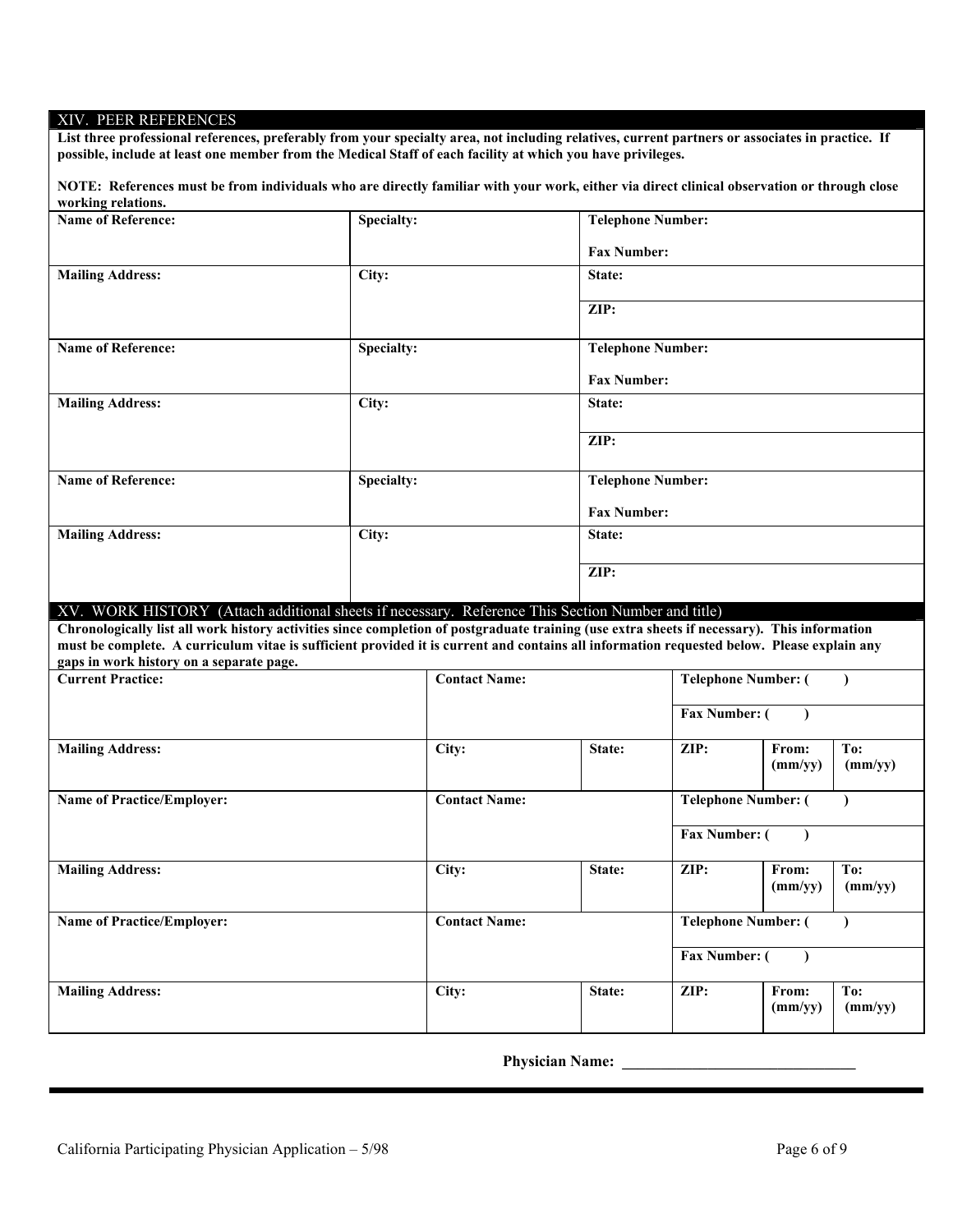| XVI. ATTESTATION QUESTIONS                                                                                                                                                                                                                                                                                                                                                                                                                                                                                                                                                                                                                                                                                                                                           |                        |                 |  |  |  |  |
|----------------------------------------------------------------------------------------------------------------------------------------------------------------------------------------------------------------------------------------------------------------------------------------------------------------------------------------------------------------------------------------------------------------------------------------------------------------------------------------------------------------------------------------------------------------------------------------------------------------------------------------------------------------------------------------------------------------------------------------------------------------------|------------------------|-----------------|--|--|--|--|
| Please answer the following questions "yes" or "no." If your answer to question A through K is "yes," or if your answer to L is "no," please                                                                                                                                                                                                                                                                                                                                                                                                                                                                                                                                                                                                                         |                        |                 |  |  |  |  |
| provide full details on a separate sheet.                                                                                                                                                                                                                                                                                                                                                                                                                                                                                                                                                                                                                                                                                                                            |                        |                 |  |  |  |  |
| Has your license to practice medicine in any jurisdiction, your Drug enforcement Administration (DEA) registration or any applicable narcotic registration<br>А.<br>in any jurisdiction ever been denied, limited, restricted, suspended, revoked, not renewed, or subject to probationary conditions, or have you voluntarily or<br>involuntarily relinquished any such license or registration or voluntarily or involuntarily accepted any such actions or conditions, or have you been fined or<br>received a letter of reprimand or is such action pending?                                                                                                                                                                                                     |                        |                 |  |  |  |  |
|                                                                                                                                                                                                                                                                                                                                                                                                                                                                                                                                                                                                                                                                                                                                                                      | Yes □                  | No □            |  |  |  |  |
| Have you ever been charged, suspended, fined, disciplined, or otherwise sanctioned, subjected to probationary conditions, restricted or excluded, or have<br>В.<br>you voluntarily or involuntarily relinquished eligibility to provide services or accepted conditions on your eligibility to provide services, for reasons relating<br>to possible incompetence or improper professional conduct, or breach of contract or program conditions, by Medicare, Medicaid, or any public program, or<br>is any such action pending?                                                                                                                                                                                                                                     |                        | No □            |  |  |  |  |
| Have you ever been denied, for possible incompetence or improper professional conduct, or breach of contract, clinical privileges, membership, contractual<br>C.                                                                                                                                                                                                                                                                                                                                                                                                                                                                                                                                                                                                     | Yes □                  |                 |  |  |  |  |
| participation or employment by any medical organization (e.g., hospital medical staff, medical group, independent practice association (IPA), health plan,<br>health maintenance organization (HMO), preferred provider organization (PPO), private payer (including those that contract with public programs),<br>medical society, professional association, medical school faculty position or other health delivery entity or system) or have your clinical privileges,<br>membership, contractual participation or employment at any such organization ever been suspended, restricted, reduced, subject to probationary<br>conditions, revoked or not renewed, or is any such action pending?                                                                   |                        |                 |  |  |  |  |
|                                                                                                                                                                                                                                                                                                                                                                                                                                                                                                                                                                                                                                                                                                                                                                      | Yes $\square$          | No <sub>D</sub> |  |  |  |  |
| Have you ever surrendered, allowed to expire, voluntarily or involuntarily withdrawn a request for membership or clinical privileges, terminated<br>D.<br>contractual participation or employment, or resigned from any medical organization (e.g., hospital medical staff, medical group, independent practice<br>association (IPA), health plan, health maintenance organization (HMO), preferred provider organization (PPO), medical society, professional association,<br>medical school faculty position or other health delivery entity or system) while under investigation for possible incompetence or improper professional<br>conduct, or breach or contract, or in return for such an investigation not being conducted, or is any such action pending? |                        |                 |  |  |  |  |
|                                                                                                                                                                                                                                                                                                                                                                                                                                                                                                                                                                                                                                                                                                                                                                      | Yes $\Box$             | No $\square$    |  |  |  |  |
| E.<br>Have you ever surrendered, voluntarily withdrawn, or been requested or compelled to relinquish your status as a student in good standing in any<br>internship, residency, fellowship, preceptorship, or other clinical education program?                                                                                                                                                                                                                                                                                                                                                                                                                                                                                                                      |                        |                 |  |  |  |  |
|                                                                                                                                                                                                                                                                                                                                                                                                                                                                                                                                                                                                                                                                                                                                                                      | Yes $\square$          | No <sub>D</sub> |  |  |  |  |
| Has your membership or fellowship in any local, county, state, regional, national, or international professional organization ever been revoked, denied,<br>F.<br>reduced, limited, subject to probationary conditions, or not renewed, or is any such action pending?                                                                                                                                                                                                                                                                                                                                                                                                                                                                                               |                        |                 |  |  |  |  |
|                                                                                                                                                                                                                                                                                                                                                                                                                                                                                                                                                                                                                                                                                                                                                                      | Yes $\Box$             | No <sub>D</sub> |  |  |  |  |
| Have you ever been denied certification/recertification by a specialty board, or has your eligibility, certification or recertification status changed (other than<br>G.<br>changing from eligible to certified)?                                                                                                                                                                                                                                                                                                                                                                                                                                                                                                                                                    |                        |                 |  |  |  |  |
|                                                                                                                                                                                                                                                                                                                                                                                                                                                                                                                                                                                                                                                                                                                                                                      | Yes $\square$          | No <sub>D</sub> |  |  |  |  |
| Н.<br>Have you ever been convicted of any crime (other than a minor traffic violation)?                                                                                                                                                                                                                                                                                                                                                                                                                                                                                                                                                                                                                                                                              | Yes $\square$          | No <sub>D</sub> |  |  |  |  |
| Ι.<br>Do you presently use any drugs illegally?                                                                                                                                                                                                                                                                                                                                                                                                                                                                                                                                                                                                                                                                                                                      |                        |                 |  |  |  |  |
|                                                                                                                                                                                                                                                                                                                                                                                                                                                                                                                                                                                                                                                                                                                                                                      | Yes $\Box$             | No $\Box$       |  |  |  |  |
| Have any judgments been entered against you, or settlements been agreed to by you within the last seven (7) years, in professional liability cases, or are<br>J.<br>there any filed and served professional liability lawsuits/arbitrations against you pending?                                                                                                                                                                                                                                                                                                                                                                                                                                                                                                     |                        |                 |  |  |  |  |
|                                                                                                                                                                                                                                                                                                                                                                                                                                                                                                                                                                                                                                                                                                                                                                      | Yes $\square$          | No <sub>D</sub> |  |  |  |  |
| Has your professional liability insurance ever been terminated, not renewed, restricted, or modified (e.g. reduced limits, restricted coverage, surcharged), or<br>К.<br>have you ever been denied professional liability insurance, or has any professional liability carrier provided you with written notice of any intent to deny,<br>cancel, not renew, or limit your professional liability insurance or its coverage of any procedures?                                                                                                                                                                                                                                                                                                                       |                        |                 |  |  |  |  |
|                                                                                                                                                                                                                                                                                                                                                                                                                                                                                                                                                                                                                                                                                                                                                                      | Yes $\square$          | No $\Box$       |  |  |  |  |
| . Are you able to perform all the services required by your agreement with, or the professional staff bylaws, or the Healthcare Organization to which you<br>L.<br>are applying, with or without reasonable accommodation, according to accepted standards of professional performance and without posing a direct threat<br>to the safety of patients?                                                                                                                                                                                                                                                                                                                                                                                                              |                        |                 |  |  |  |  |
|                                                                                                                                                                                                                                                                                                                                                                                                                                                                                                                                                                                                                                                                                                                                                                      | Yes $\Box$             | No □            |  |  |  |  |
| I hereby affirm that the information submitted in this Section XVI, Attestation Questions, and any addenda thereto is true, current, and complete to the best of<br>my knowledge and belief and is furnished in good faith. I understand that material, omission or misrepresentations may result in denial of my application or<br>termination of my privileges, employment or physician participation agreement.                                                                                                                                                                                                                                                                                                                                                   |                        |                 |  |  |  |  |
|                                                                                                                                                                                                                                                                                                                                                                                                                                                                                                                                                                                                                                                                                                                                                                      | Date_                  |                 |  |  |  |  |
| Physician Signature<br>(Stamped Signature Is Not Acceptable)                                                                                                                                                                                                                                                                                                                                                                                                                                                                                                                                                                                                                                                                                                         |                        |                 |  |  |  |  |
|                                                                                                                                                                                                                                                                                                                                                                                                                                                                                                                                                                                                                                                                                                                                                                      | <b>Physician Name:</b> |                 |  |  |  |  |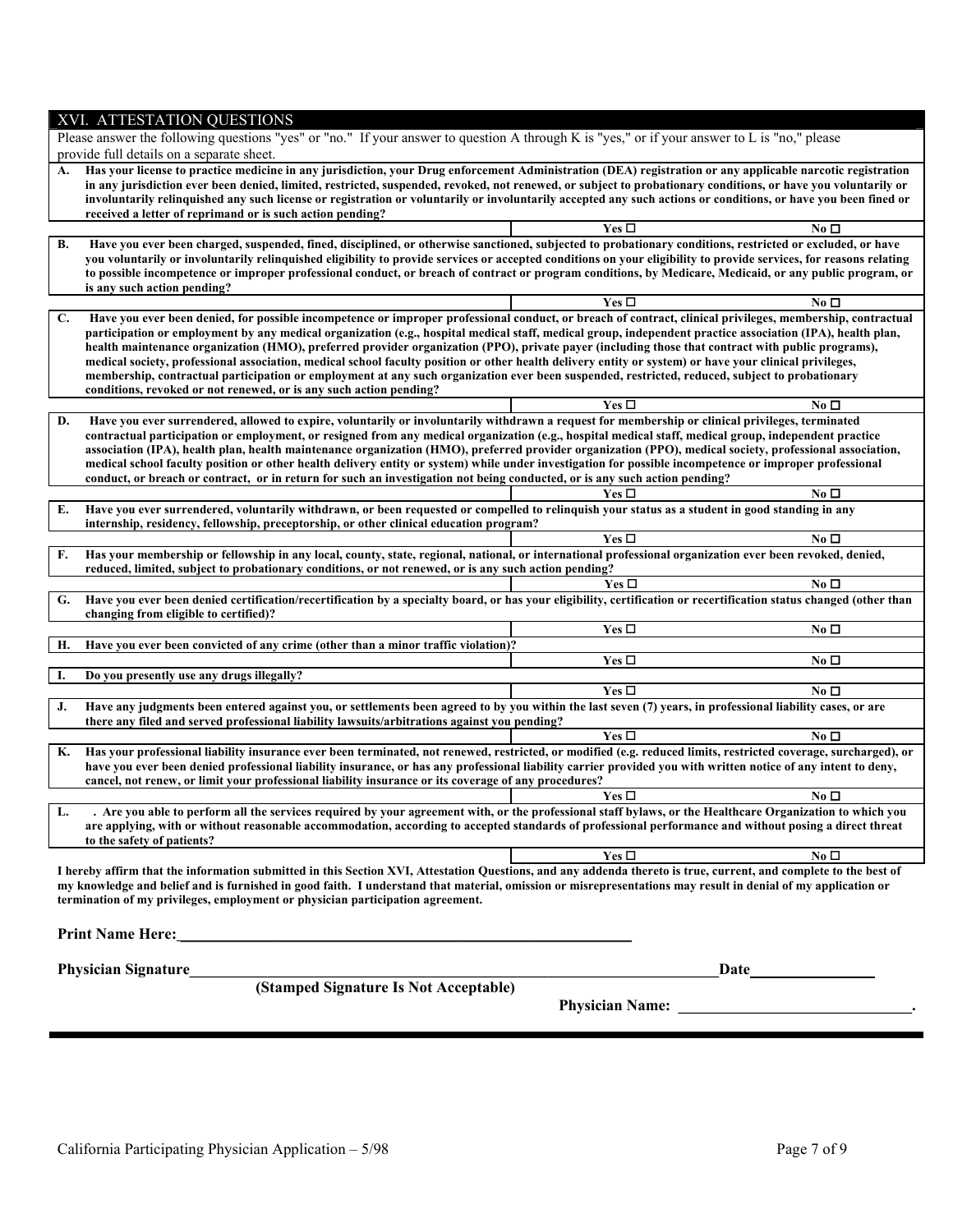#### **INFORMATION RELEASE/ACKNOWLEDGMENTS**

I hereby consent to the disclosure, inspection and copying of information and documents relating to my credentials, qualifications and I hereby consent to the disclosure, inspection and copying of information and documents relating to my credentials, qualifications and performance ("credentialing information") by and between "this Healthcare Organization" and other Healthcare Organizations (e.g., hospital medical staffs, medical groups, independent practice associations{IPAs}, -health maintenance organizations {HMOs}, preferred provider organizations {PPOs}, other health delivery systems or entities, medical societies, professional associations, medical school faculty positions, training programs, professional liability insurance companies {with respect to certification of coverage and claim history}, licensing authorities, and businesses and individuals acting as their agents collectively "Healthcare Organizations,") for the purpose of evaluating this application and any recredentialing application regarding my professional training, experience, character, conduct and judgment, ethics and ability to work with others. In this regard, the utmost care shall be taken to safeguard the privacy of patients and the confidentiality of patient records, and to protect credentialing information from being further disclosed. 3

I am informed and acknowledge that federal and state laws provide immunity protections to certain individuals and entities for their acts and/or communications in connection with evaluating the qualifications of healthcare providers. I hereby release all persons and entities, including this Healthcare Organization, engaged in quality assessment, peer review and credentialing on behalf of this Healthcare Organization, and all persons and entities providing credentialing information to such representatives of this Healthcare Organization, from any liability they might incur for their acts and/or communications in connection with evaluation of my qualifications for participation in this Healthcare Organization, to the extent that those acts and/or communications are protected by state or federal law.

I understand that I shall be afforded such fair procedures with respect to my participation in this Healthcare Organization as may be required by state and federal law and regulation, including but not limited to, California Business and Professional Code Section 809 et seq, if applicable.

I the undersigned and agree that I, as an applicant, have the burden of producing adequate information for proper evaluation of my professional competence, character, ethics and other qualifications and for resolving any doubt about such qualifications.

During such time as this application is being processed, I agree to update the application should there be any change in the information provided

In addition to any notice required by any contract with a Healthcare Organization, I agree to notify this Healthcare Organization immediately in writing of the occurrence of any of the following: (i) the unstayed suspension, revocation or nonrenewal of my license to practice medicine in California; (ii) any suspension, revocation or nonrenewal of my DEA or other controlled substances registration; or (iii) any cancellation or nonrenewal of my professional liability insurance coverage.

I further agree to notify this Healthcare Organization in writing, promptly and no later than fourteen (14) calendar days from the occurrence of any of the following: (i) receipt of written notice of any adverse action against me by the Medical Board of California taken or pending, including but not limited to, any accusation filed, temporary restraining order, or imposition of any interim suspension, probation or limitations affecting my license to practice medicine; or (ii) any adverse action against me by any Healthcare Organization which has resulted in the filing of a Section 805 report with the Medical Board of California, or a report with the National Practitioner Data Bank; or (iii) the denial, revocation, suspension reduction, limitation, nonrenewal or voluntary relinquishment by registration of my medical staff membership or clinical privileges at any Healthcare Organization; or (iv) any material reduction in my professional liability insurance coverage; or (v) my receipt of written notice of any legal action against me, including, without limitation, ant filed and served malpractice suite or arbitration action; or (vi) my conviction of any criminal law (excluding minor traffic violations); or (vii) my receipt of written notice of any adverse action against me under the Medicare or Medicaid programs, including, but not limited to, fraud and abuse proceedings or convictions.

I hereby affirm that the information submitted in this application and any addenda thereto (including my curriculum vitae if attached) is true, current, correct, and complete to the best of my knowledge and belief and is furnished in good faith. I understand that material omissions or misrepresentations may result in denial of my application or termination of my privileges, employment or physician participation agreement. A photocopy of this document shall be as effective as the original, however, original signatures and current dates are required on pages 7 and 8.

### **Print Name Here:\_\_\_\_\_\_\_\_\_\_\_\_\_\_\_\_\_\_\_\_\_\_\_\_\_\_\_\_\_\_\_\_\_\_\_\_\_\_\_\_\_\_\_\_\_\_\_\_\_\_\_\_\_\_\_\_\_\_\_**

 $\bf{Signature}$ 

#### (**Stamped Signature Is Not Acceptable)**

**3 The intent of this release is to apply at a minimum, protection comparable to those available in California to any action, regardless of where such action is brought.**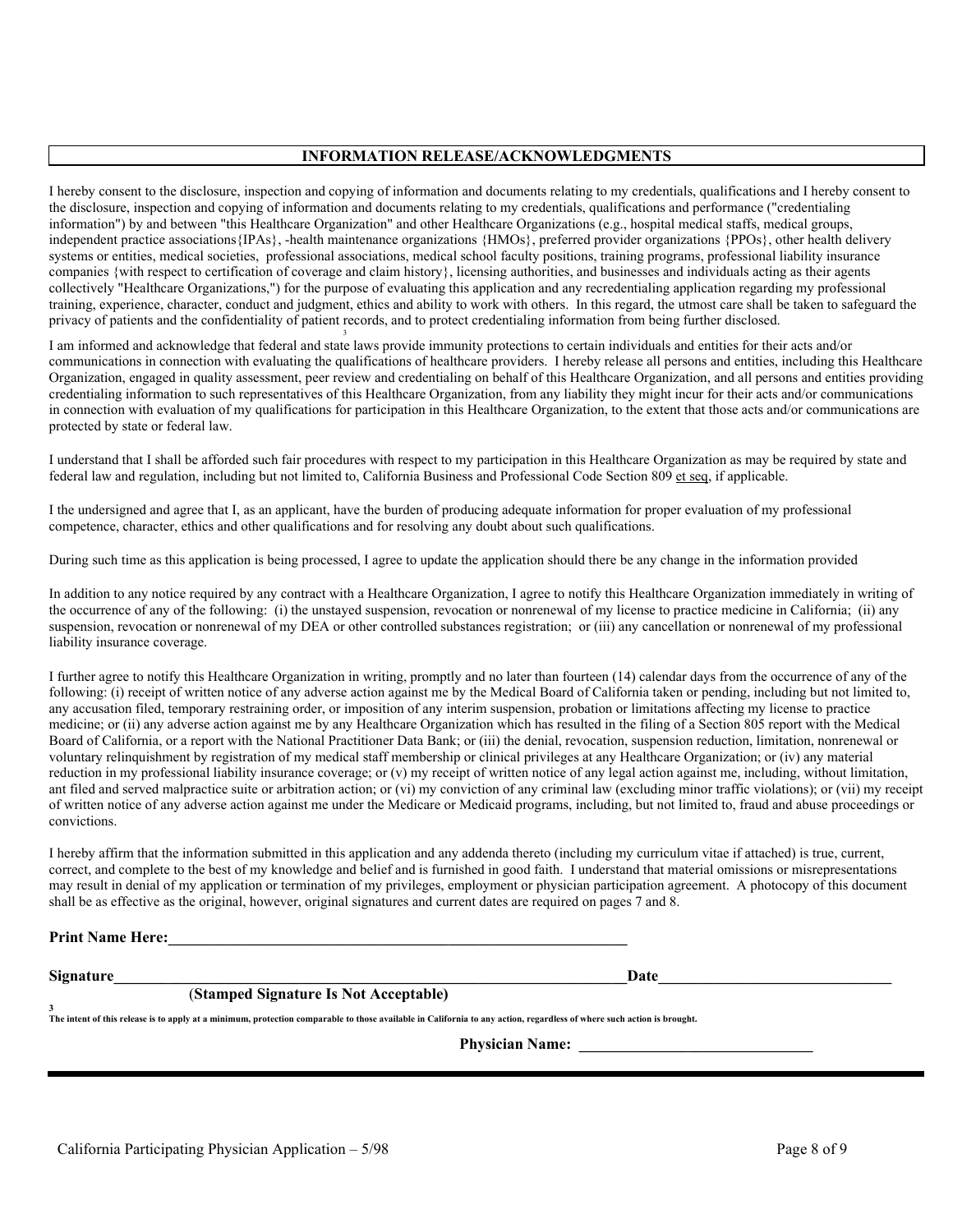**Addenda Submitting (Please check the following):**  $\bullet$ 

 $\Box$  Addendum A - Health Plan and IPA/Medical Group

# *This Application and Addenda A and B were created and are endorsed by:*

- 
- California Association of Health Plans (916/552-2910)<br>• California Healthcare Association (916/552-7574)
	-
- **□ Addendum B Professional Liability Action Explanatio •** California Medical Association (415/882-3368)

Individual healthcare organizations may request additional information or attach supplements to this form. They are not part of the California Participation Physician Application nor have they been endorsed by the above organizations. Any questions about supplements should be addressed to the healthcare organization from which it was provided.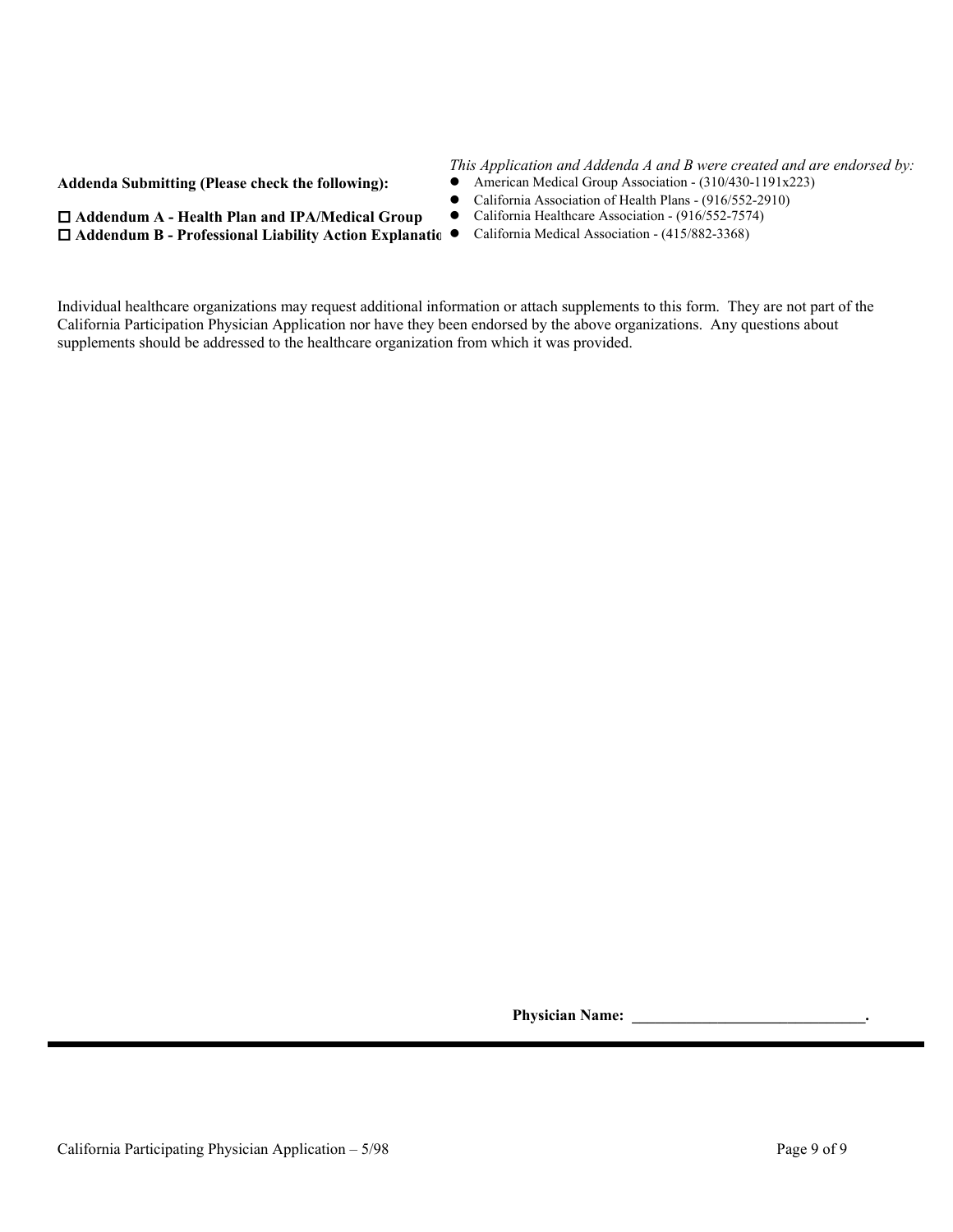## **HOSPITAL SERVICES CORPORATION CREDENTIALS VERIFICATION SERVICE DESIGNATION AND AUTHORIZATION FOR RELEASE AND REDISCLOSURE OF INFORMATION ("Release")**

**Authority to Release:** I have applied to participate as a provider for

#### **Print the names of all organizations to which you are applying.**

and its authorized representatives (hereafter "Health Care Entity") which has designated Hospital Services Corporation's Credentials Verification Service ("HSC") as their agent. I consent to complete disclosure by the recipient of this release to HSC of all relevant information pertaining to my professional qualifications, moral character, physical and mental health (hereinafter "qualifications"). I authorize the recipient to make available and/or disclose to HSC all such information in its files from any university, professional school, licensing authority, accreditation board, hospital, physician, dentist, professional society, insurance carrier, law enforcement agency, military service, or any other person or entity deemed necessary or appropriate in the investigation and processing of my application.

I request and authorize the recipient to release the requested information and I expressly waive any claim of privilege or privacy with respect to the released information bearing on my admission to, retention or termination of medical staff appointment or clinical privileges. I release and discharge HSC, the Health Care Entity and the medical, dental, podiatry and ancillary staffs or panels, credentials committees, administrators, review and approval boards or committees, governing boards, whether or not designated by these titles, and their agents, servants or employees authorized by representatives and all other persons or entities supplying information to them from liability or claims of any kind or character in any way arising out of inquiries concerning me or disclosures made in good faith in connection with my application for appointment to the Health Care Entity's Medical Staff or Provider Panel.

Authority to Redisclose: Unless I have denied authority by initialing here *lettional*, I authorize the Health Care Entity, the Health Care Entity's Authorized Representatives, and HSC to redisclose information concerning my qualifications, or credentials and privileges to third parties who have a need to know the information (1) based upon state or federal laws or regulations, or (2) pursuant to any health care provider agreement to which I am or will be a party and in which I have an interest as an individual health care provider, or (3) to participate in the common recredentials program, if applicable.

This Release does not authorize HSC to disclose information about my qualifications to any claimant. If a claimant requests information from HSC about me or if a subpoena duces tecum is served upon HSC seeking information about me, which is in HSC's possession, I understand I will be notified immediately. If I direct HSC to resist the subpoena, I hereby agree to indemnify and hold harmless HSC, its officers, directors, employees and agents for all attorney fees, costs, fines, and expenses incurred in resisting the subpoena at my request.

This authorization is limited to the acquisition and disclosure of information required by state or federal law, and information which is acquired or disclosed pursuant to activities protected by the state's Review Organizational Immunity Act and the Health Care Quality Improvement Act of 1986. A photocopy of this Designation and Authorization for release and redisclosure of information shall be considered by the recipient to be a signed original, as long as it is transmitted to the recipient by HSC and is received within five years of its date.

**The certain definitions used in this Release and set forth on the following page of this application are incorporated by reference. I understand that I may withdraw or modify this authorization at any time in writing by submitting a written request to HSC. PHOTOCOPY BOTH PAGES OF THIS FORM.**

#### **Signature stamps and date stamps are not acceptable.**

Applicant Signature

Printed Name Date (do not type)

**Please fax or e-mail this completed form to:**  Hospital Services Corporation Credentials Verification Services Toll Free: (866) 908-0070 Facsimile: (505) 346-0288 Email: Credentialing@nmhsc.com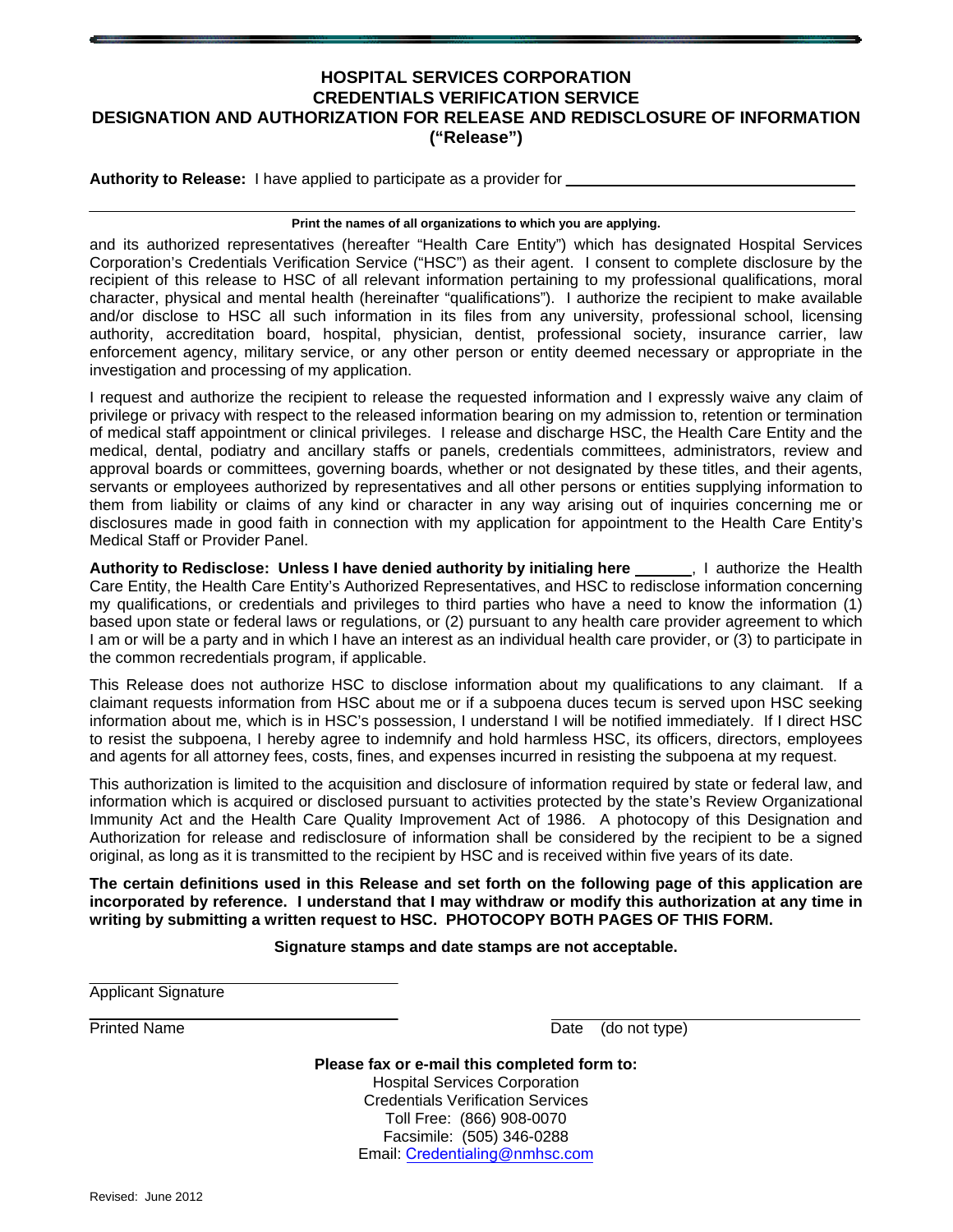**DEFINITIONS** of terms used in this Designation and Authorization for Release and Redisclosure of information.

"Health Care Entity" is the Health Care Entity on the front of this form.

The "Health Care Entity's Authorized Representatives" include any management or quality assurance companies hired by the Health Care Entity or HSC; the Health Care Entity's Board, staffs, committees, CEO, administrator medical director or other employees of the Health Care Entity whose performance of duties requires access to information about my qualifications; consultants whose contract with the Health Care Entity requires access to information about my qualifications; any independent credentialing services including HSC; and the Health Care Entity's attorneys and insurers.

"Credentials and Privileges" means all information regarding my qualifications, my standing with the Health Care Entity, and my right to provide healthcare services at or through the Healthcare Entity. It also includes any limitations imposed upon my right to provide healthcare services and any final disciplinary action taken by the Health Care Entity with regard to my provision of healthcare services at or through the Healthcare Entity.

"Credentialing Verification Service" is the service operated by Hospital Services Corporation. HSC may be required as a condition of certification by the National Committee for Quality Assurance (NCQA) to permit audits of HSC's system. The person providing this Release acknowledges that these audits are conducted solely for the purpose of certifying the credentialing verification service, and all information utilized by the NCQA is treated as confidential.

"Claimant" means any person, guardian, or personal representative who is asserting an administrative or legal claim against the person providing this release based in whole or in part upon allegations that the person providing this release has violated any state or federal law or regulation or has committed medical malpractice.

"Medical Staff or Provider Panel" is to be interpreted broadly to include any group of healthcare providers howsoever designated, who are authorized to provide healthcare services to patients, insureds, beneficiaries, members, or enrollees of a healthcare plan.

"Third Parties who have a need to know" include, but are not limited to governmental agencies and boards; organizations, associations, partnerships, corporations; other hospitals and clinics; managed care organizations ("MCO's"), Independent Practice Associations ("IPA's"), Managed Service Organizations ("MSO's"), Physician Hospital Organizations ("PHO's"), Preferred Provider Organizations ("PPO's"), Health Maintenance Organizations ("HMO's"), medical foundations, insurance underwriters, employer or employee sponsored ERISA health plans, health care alliances, or others with whom I am negotiating a health care provider agreement, presently have a health care provider agreement or with whom the Health Care Entity identified on the front page of this authorization (or the Health Care Entity's Authorized Representatives) is negotiating a health care provider agreement or has health care provider agreement in which I have or will acquire an interest.

"Common Recredentials Program" has been developed to allow this application to be utilized for multiple requesting customers to both expedite processing and reduce provider paperwork.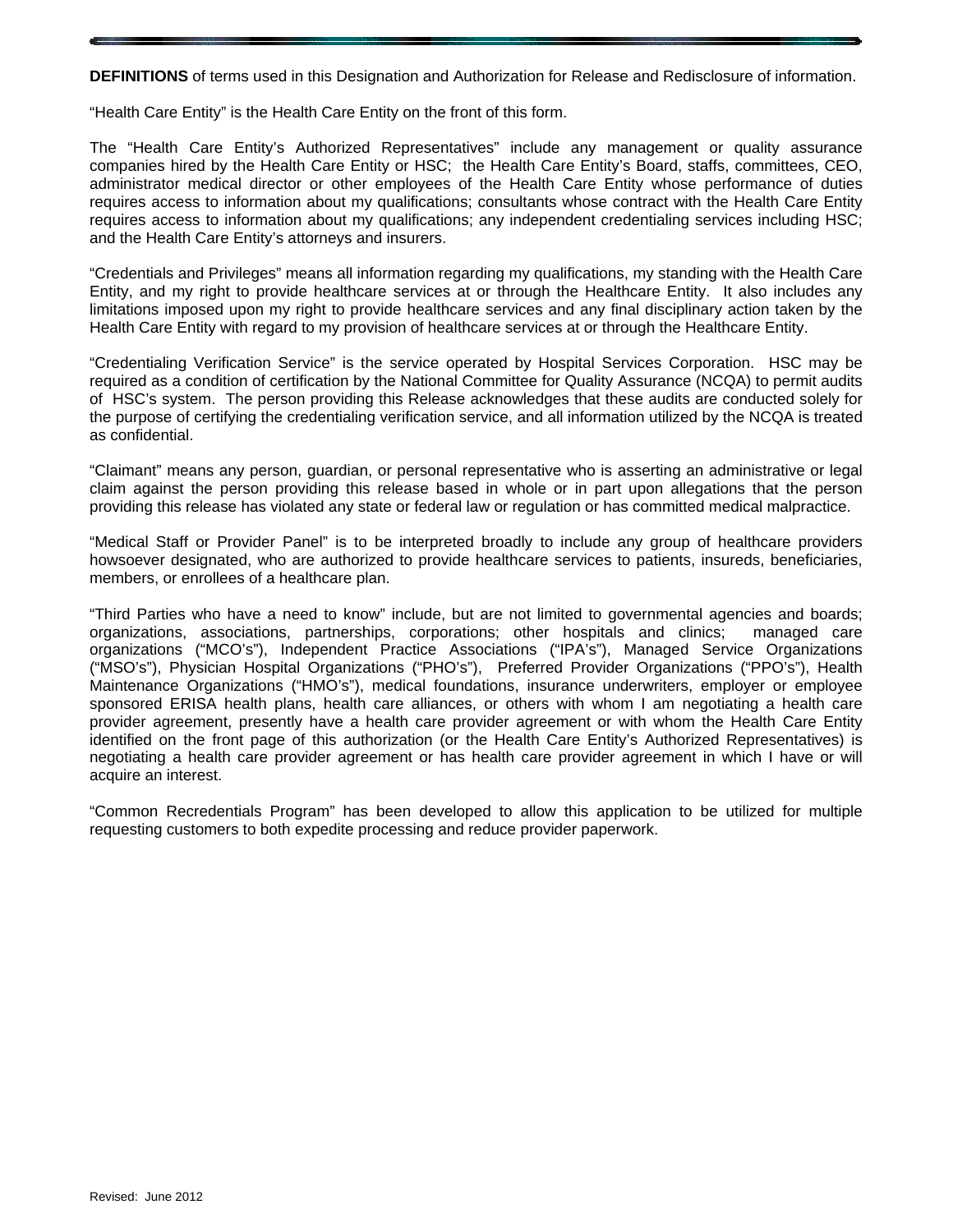# **California Participating Physician Application** *Addendum A* **Health Plans and IPA's/Medical Groups**

This Addendum is submitted to: herein, this Healthcare Organization.<sup>1</sup>

| <b>I. IDENTIFYING INFORMATION</b>                                                                                                                                                                                       |                   |                                       |           |                |           |
|-------------------------------------------------------------------------------------------------------------------------------------------------------------------------------------------------------------------------|-------------------|---------------------------------------|-----------|----------------|-----------|
| Last Name:                                                                                                                                                                                                              | First:            |                                       | Middle:   |                |           |
| Medical Group (s) /IPA(s) Affiliation:                                                                                                                                                                                  |                   |                                       |           |                |           |
| Do you intend to serve as a primary care provider?<br>Yes<br>Do you intend to serve as a specialist?<br>Yes                                                                                                             | N <sub>o</sub>    | No (If yes, please list specialty(s)) |           |                |           |
| Please check all that apply:<br>Solo Practice<br><b>Group Practice</b>                                                                                                                                                  |                   | Single Specialty<br>Multi specialty   |           |                |           |
| <b>II. BILLING INFORMATION</b>                                                                                                                                                                                          |                   |                                       |           |                |           |
| <b>Billing Company:</b>                                                                                                                                                                                                 |                   |                                       |           |                |           |
| <b>Street Address:</b>                                                                                                                                                                                                  |                   | City:                                 |           |                |           |
|                                                                                                                                                                                                                         |                   | State:                                |           | ZIP:           |           |
| Contact:                                                                                                                                                                                                                |                   | Telephone Number: (                   | $\lambda$ |                |           |
| Name Affiliated with Tax ID Number:                                                                                                                                                                                     |                   | Federal Tax ID Number:                |           |                |           |
| <b>III. PRACTICE INFORMATION</b>                                                                                                                                                                                        |                   |                                       |           |                |           |
| Do you employ any allied health professionals (e.g. nurse practitioners, physician assistants, psychologists, etc.)?<br>If so, please list:                                                                             |                   |                                       |           | $\mathbf{Yes}$ | $\Box$ No |
| Name:                                                                                                                                                                                                                   | Type of Provider: | License Number:                       |           |                |           |
|                                                                                                                                                                                                                         |                   |                                       |           |                |           |
|                                                                                                                                                                                                                         |                   |                                       |           |                |           |
| If you are a Physician Assistant Supervisor, please include State License Number:<br>Do you personally employ any physicians (do not include physicians that are employed by the medical group)?<br>If so, please list: |                   |                                       |           | $\Box$ Yes     | $\Box$ No |
| California Medical License Number:<br>Name:                                                                                                                                                                             |                   |                                       |           |                |           |
|                                                                                                                                                                                                                         |                   |                                       |           |                |           |
| Please list any clinical services you perform that are not typically associated with your specialty:                                                                                                                    |                   |                                       |           |                |           |
| Please list any clinical services you <b>do not</b> perform that are typically associated with your specialty: _                                                                                                        |                   |                                       |           |                |           |
| Is your practice limited to certain ages?<br>If yes, specify limitations:                                                                                                                                               |                   |                                       |           | $\Box$ Yes     | $\Box$ No |

 $\overline{\phantom{a}}$ 1

The term "this Healthcare Organization" shall refer to the entity to which this Addendum is submitted as identified above.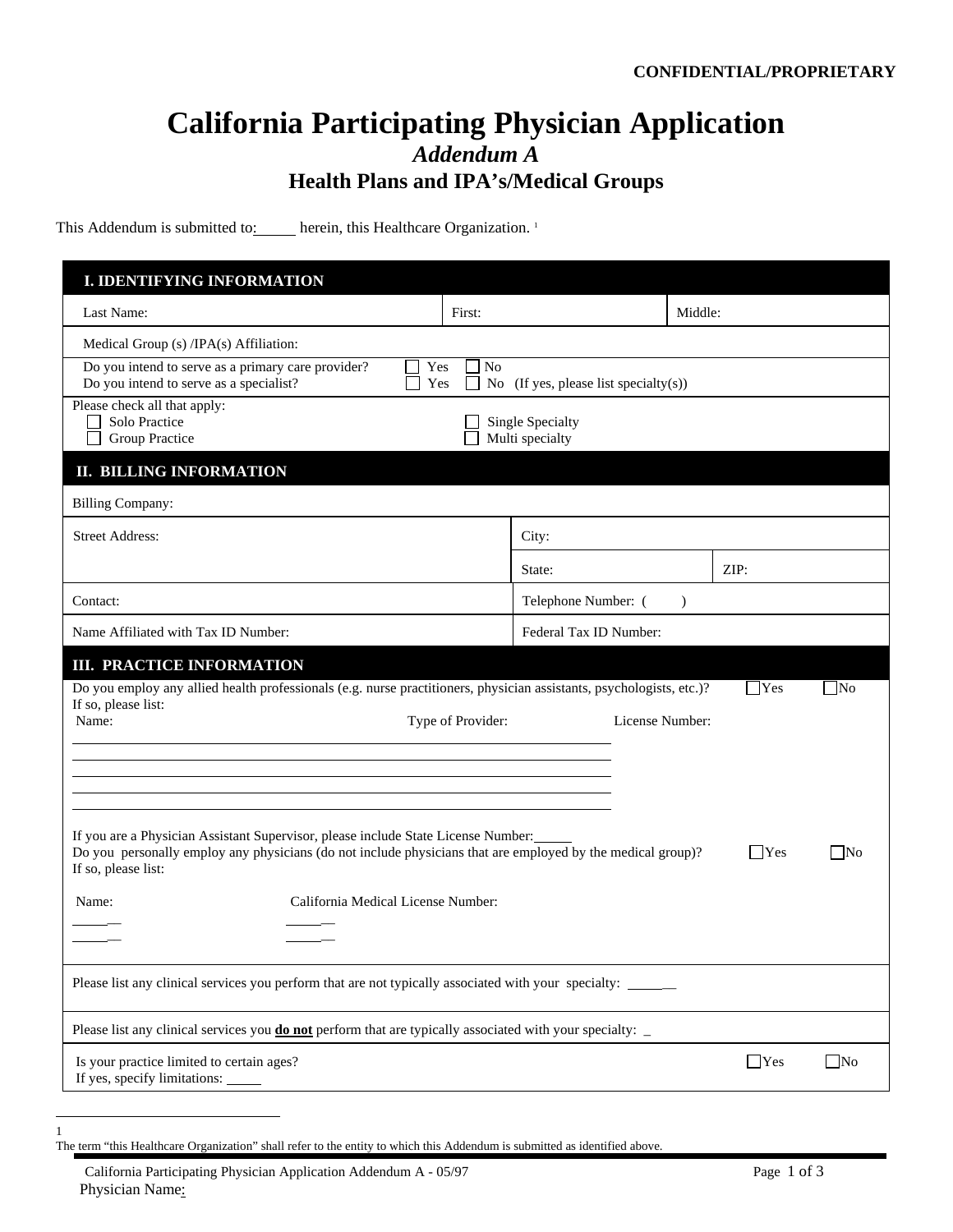| Are you a Certified Qualified Medical Examiner (QME) of the State Industrial Medical Council?<br>$\exists$ Yes                                                                                                                                                                                                                                                                                                      |                       |                                                                                                                                                        |  |                 |  | $\Box$ No |                     |               |            |              |
|---------------------------------------------------------------------------------------------------------------------------------------------------------------------------------------------------------------------------------------------------------------------------------------------------------------------------------------------------------------------------------------------------------------------|-----------------------|--------------------------------------------------------------------------------------------------------------------------------------------------------|--|-----------------|--|-----------|---------------------|---------------|------------|--------------|
|                                                                                                                                                                                                                                                                                                                                                                                                                     |                       | Do you participate in EDI (electronic data interchange)?                                                                                               |  |                 |  |           |                     |               | Yes        | $\square$ No |
|                                                                                                                                                                                                                                                                                                                                                                                                                     | If so, which Network? | Do you use a practice management system/software:                                                                                                      |  |                 |  |           |                     |               | $\Box$ Yes | $\Box$ No    |
| If so, which one? $\_\_\_\_\_\_\_\_\_\_\_\_\_\_\_\_\_\_\_\_\_\_\_\_\_\_\_\_\_\_\_\_\_$                                                                                                                                                                                                                                                                                                                              |                       |                                                                                                                                                        |  |                 |  |           |                     |               |            |              |
|                                                                                                                                                                                                                                                                                                                                                                                                                     |                       | What type of anesthesia do you provide in your group/office?<br>□ Local □ Regional □ Conscious Sedation □ General □ None □ Other (please specify) ____ |  |                 |  |           |                     |               |            |              |
| Has your office received any of the following accreditations, certifications or licensures?<br>American Association for Accreditation of Ambulatory Surgery Facilities (AAAASF)<br>California Department of Health Services Licensure<br>Institute for Medical Quality-Accreditation Association for Ambulatory Health Care (IMQ-AAAHC)<br>Medicare Certification<br>The Medical Quality Commission (TMQC)<br>Other |                       |                                                                                                                                                        |  |                 |  |           |                     |               |            |              |
|                                                                                                                                                                                                                                                                                                                                                                                                                     |                       | IV. OFFICE HOURS - Please indicate the hours your office is open:                                                                                      |  |                 |  |           |                     |               |            |              |
| Monday                                                                                                                                                                                                                                                                                                                                                                                                              | Tuesday               | Wednesday                                                                                                                                              |  | Thursday        |  | Friday    | Saturday            |               | Sunday     | Holidays     |
|                                                                                                                                                                                                                                                                                                                                                                                                                     |                       |                                                                                                                                                        |  |                 |  |           |                     |               |            |              |
|                                                                                                                                                                                                                                                                                                                                                                                                                     |                       |                                                                                                                                                        |  |                 |  |           |                     |               |            |              |
|                                                                                                                                                                                                                                                                                                                                                                                                                     |                       |                                                                                                                                                        |  |                 |  |           |                     |               |            |              |
|                                                                                                                                                                                                                                                                                                                                                                                                                     | sheets if necessary)  | V. COVERAGE OF PRACTICE (List your answering service and covering physicians by name. Attach additional                                                |  |                 |  |           |                     |               |            |              |
| Answering Service Company:                                                                                                                                                                                                                                                                                                                                                                                          |                       |                                                                                                                                                        |  | Phone Number: ( |  | $\lambda$ |                     | Fax Number: ( |            | $\lambda$    |
| Mailing Address:                                                                                                                                                                                                                                                                                                                                                                                                    |                       |                                                                                                                                                        |  |                 |  | City:     |                     |               |            |              |
|                                                                                                                                                                                                                                                                                                                                                                                                                     |                       |                                                                                                                                                        |  |                 |  | State:    |                     |               | ZIP:       |              |
| Covering Physician's Name:                                                                                                                                                                                                                                                                                                                                                                                          |                       |                                                                                                                                                        |  |                 |  |           | Telephone Number: ( | $\lambda$     |            |              |
| Covering Physician's Name:                                                                                                                                                                                                                                                                                                                                                                                          |                       |                                                                                                                                                        |  |                 |  |           | Telephone Number: ( | $\lambda$     |            |              |
| Covering Physician's Name:                                                                                                                                                                                                                                                                                                                                                                                          |                       |                                                                                                                                                        |  |                 |  |           | Telephone Number: ( | $\lambda$     |            |              |
| Covering Physician's Name:<br>Telephone Number: (<br>$\mathcal{E}$                                                                                                                                                                                                                                                                                                                                                  |                       |                                                                                                                                                        |  |                 |  |           |                     |               |            |              |
|                                                                                                                                                                                                                                                                                                                                                                                                                     |                       | If you do not have hospital privileges, please provide written plan for continuity of care:                                                            |  |                 |  |           |                     |               |            |              |
|                                                                                                                                                                                                                                                                                                                                                                                                                     |                       |                                                                                                                                                        |  |                 |  |           |                     |               |            |              |
|                                                                                                                                                                                                                                                                                                                                                                                                                     |                       |                                                                                                                                                        |  |                 |  |           |                     |               |            |              |
|                                                                                                                                                                                                                                                                                                                                                                                                                     |                       |                                                                                                                                                        |  |                 |  |           |                     |               |            |              |
|                                                                                                                                                                                                                                                                                                                                                                                                                     |                       |                                                                                                                                                        |  |                 |  |           |                     |               |            |              |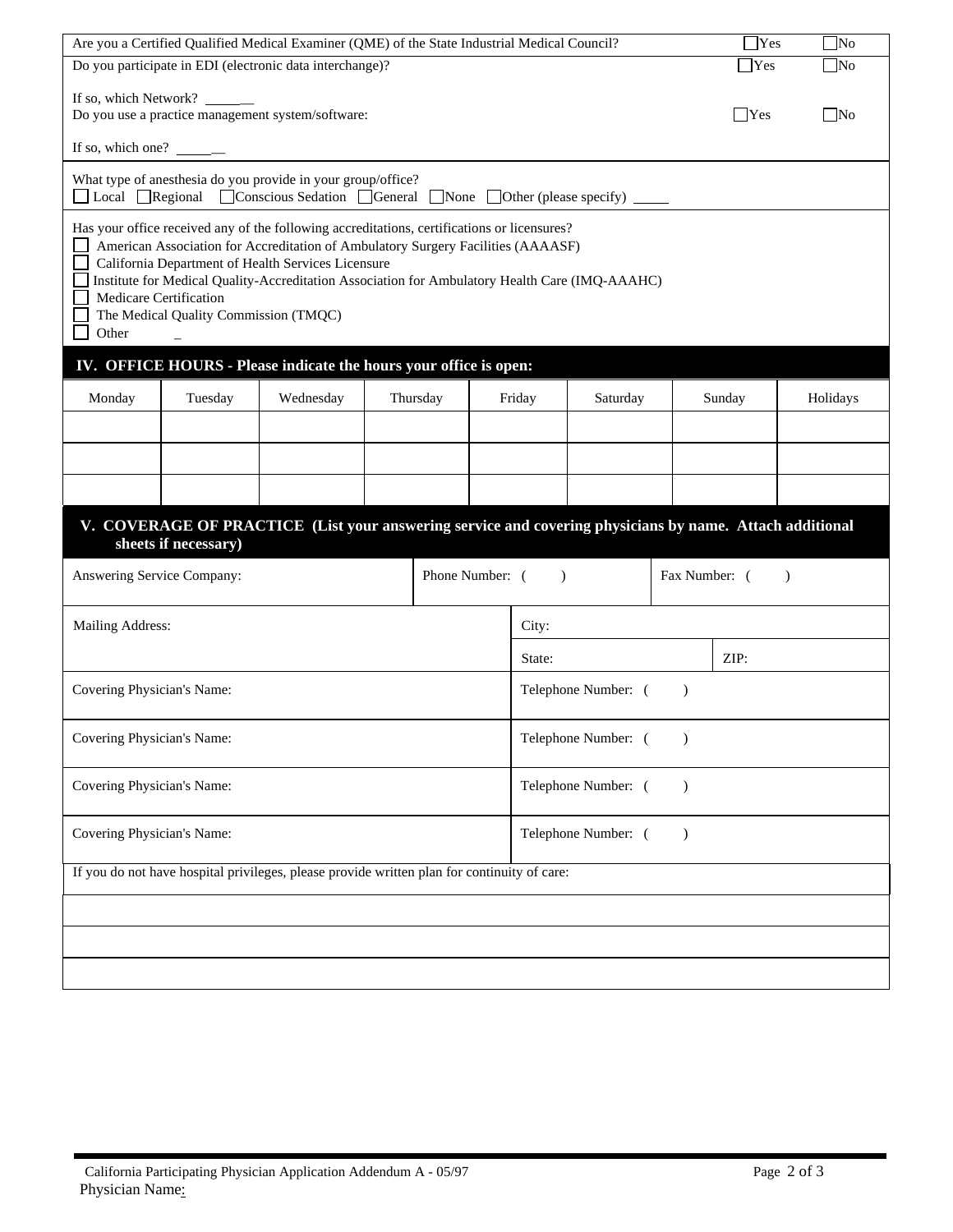| VI. FOREIGN LANGUAGES SPOKEN                                      |                      |                    |                                                                                                                                                    |               |
|-------------------------------------------------------------------|----------------------|--------------------|----------------------------------------------------------------------------------------------------------------------------------------------------|---------------|
| Fluently by Physician:                                            |                      | Fluently by Staff: |                                                                                                                                                    |               |
|                                                                   |                      |                    |                                                                                                                                                    |               |
|                                                                   |                      |                    |                                                                                                                                                    |               |
|                                                                   |                      |                    |                                                                                                                                                    |               |
| VII. LABORATORY SERVICES                                          |                      |                    |                                                                                                                                                    |               |
| Attach a copy of your CLIA certificate or waiver if you have one. |                      |                    | If you provide direct laboratory services, please indicate the TIN utilized and provide Clinical Laboratory Information Act (CLIA) information.    |               |
| Tax ID $#$ :                                                      | <b>Billing Name:</b> |                    | Type of Service Provided:                                                                                                                          |               |
| Do you have a CLIA certificate?                                   |                      | <b>Yes</b>         | $\neg$ No                                                                                                                                          |               |
| Do you have a CLIA waiver?                                        |                      | <b>T</b> Yes       | $\neg$ No                                                                                                                                          |               |
| Certificate Number:                                               |                      |                    | Certificate Expiration Date:                                                                                                                       |               |
| VIII. PROFESSIONAL ORGANIZATIONS                                  |                      |                    |                                                                                                                                                    |               |
|                                                                   |                      |                    | Please list country, state or national medical societies, or other professional organizations or societies of which you are a member or applicant. |               |
| <b>Organization Name</b>                                          |                      |                    | <b>Applicant</b>                                                                                                                                   | <b>Member</b> |
|                                                                   |                      |                    |                                                                                                                                                    |               |
|                                                                   |                      |                    |                                                                                                                                                    |               |
|                                                                   |                      |                    |                                                                                                                                                    |               |
|                                                                   |                      |                    |                                                                                                                                                    |               |
|                                                                   |                      |                    |                                                                                                                                                    |               |
|                                                                   |                      |                    |                                                                                                                                                    |               |

Print Name Here: \_\_\_\_\_\_\_\_\_\_\_\_\_\_\_\_\_\_\_\_\_\_\_\_\_\_\_\_\_\_\_\_\_\_\_\_\_\_\_\_\_\_\_\_\_\_\_\_\_\_\_\_\_\_\_\_\_\_\_\_\_\_\_\_\_\_\_\_\_\_\_\_\_\_\_\_\_

Physician Signature: \_\_\_\_\_\_\_\_\_\_\_\_\_\_\_\_\_\_\_\_\_\_\_\_\_\_\_\_\_\_\_\_\_\_\_\_\_\_\_\_\_\_\_\_\_\_\_\_\_\_\_\_\_\_\_\_\_\_\_\_\_\_\_\_\_\_\_\_\_\_\_Date:

(Stamped Signature Is Not Acceptable)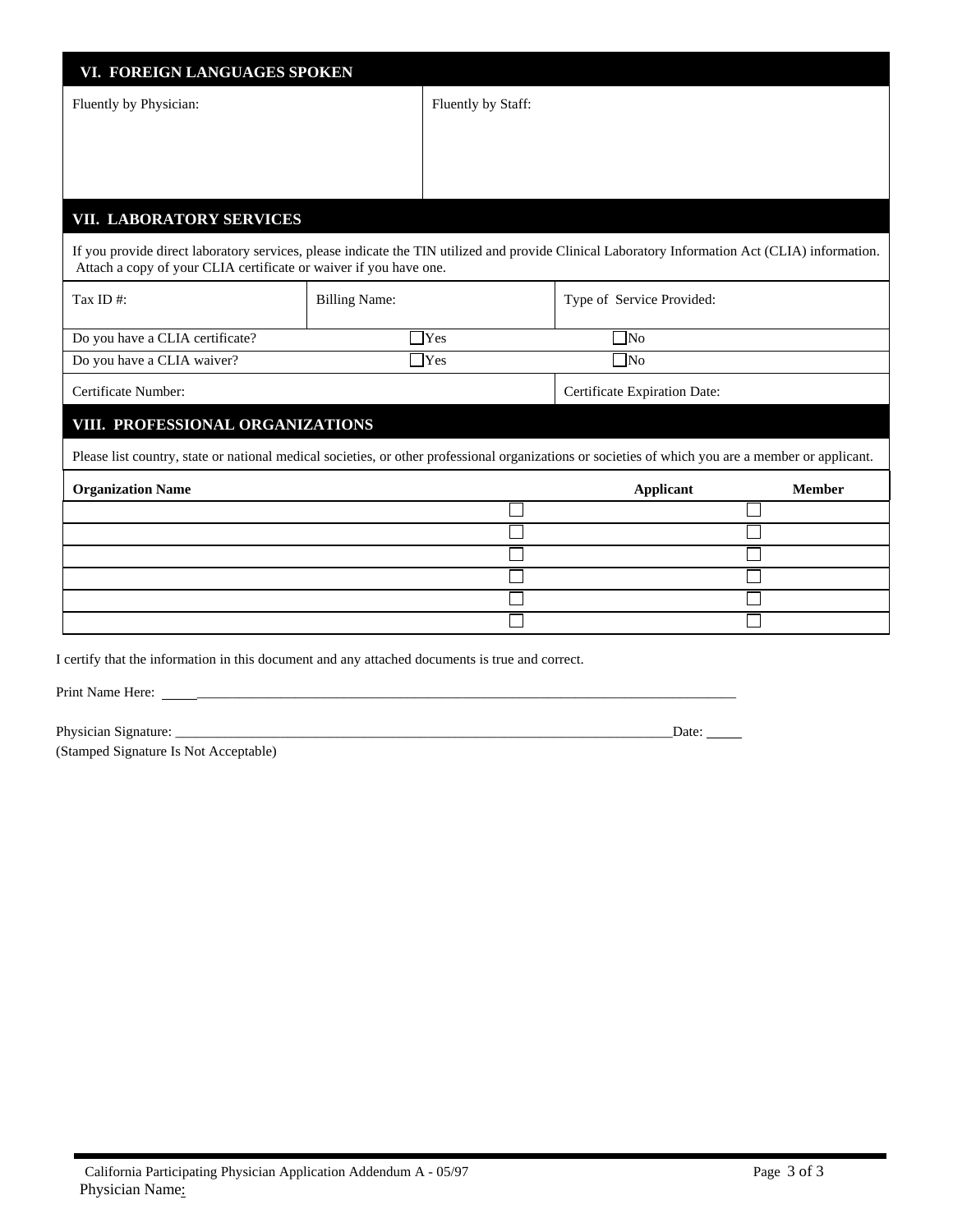# **California Participating Physician Application** *Addendum B* **Professional Liability Action Explanation**

This Addendum is submitted to \_\_\_\_\_\_ herein, this Healthcare Organization <sup>1</sup>.

Please complete this form for each pending, settled or otherwise concluded professional liability lawsuit or arbitration filed and served against you, in which you were named a party n the past seven (7) years, whether the lawsuit or arbitration is pending, settled or otherwise concluded, and whether or not any payment was made on your behalf by any insurer, company, hospital or other entity. All questions must be answered completely in order to avoid delay in expediting your application. If there is more than one professional liability lawsuit or arbitration action, please photocopy this Addendum B prior to completing, and complete a separate form for each lawsuit.

| <b>I. IDENTIFYING INFORMATION</b>                                                                                                                                                                                                                                     |                              |                 |                 |  |  |  |
|-----------------------------------------------------------------------------------------------------------------------------------------------------------------------------------------------------------------------------------------------------------------------|------------------------------|-----------------|-----------------|--|--|--|
| Last Name:                                                                                                                                                                                                                                                            | First:                       | Middle:         |                 |  |  |  |
| <b>Street Address:</b>                                                                                                                                                                                                                                                | City:                        |                 |                 |  |  |  |
|                                                                                                                                                                                                                                                                       | State:                       |                 | ZIP:            |  |  |  |
| <b>II. CASE INFORMATION</b>                                                                                                                                                                                                                                           |                              |                 |                 |  |  |  |
| City, County and State where lawsuit filed:                                                                                                                                                                                                                           | Court case number, if known: |                 |                 |  |  |  |
| Date of alleged incident serving as basis for the lawsuit/arbitration:                                                                                                                                                                                                | Date Suit Filed:             | Sex of patient: | Age of patient: |  |  |  |
| Location of Incident:<br>Hospital<br>$\Box$ My office<br>Other doctor's office<br><b>Surgery Center</b><br>$\mathbf{I}$<br>Other, (please specify)                                                                                                                    |                              |                 |                 |  |  |  |
| Your relationship to Patient (Attending Physician, Surgeon, Assistant, Consultant, etc.):                                                                                                                                                                             |                              |                 |                 |  |  |  |
| Allegation:                                                                                                                                                                                                                                                           |                              |                 |                 |  |  |  |
| Is/was there an insurance company or other liability protection company or organization providing coverage/defense of the lawsuit or arbitration<br>$\Box$ Yes<br>$\square$ No<br>action?                                                                             |                              |                 |                 |  |  |  |
| If yes, please provide company name, contact person, phone number, location and carrier's claim identification number of insurance company,<br>or other liability protection company or organization.                                                                 |                              |                 |                 |  |  |  |
| If you would like us to contact your attorney regarding any of the above, please provide attorney(s) name(s) and phone number(s). Please fax<br>this document to your attorney as this will serve as your authorization:<br>Name ________ Phone Number (<br>$\lambda$ |                              |                 |                 |  |  |  |
| Name ________ Phone Number (<br>$\lambda$                                                                                                                                                                                                                             |                              |                 |                 |  |  |  |

 $\overline{a}$ 

<sup>1</sup> As used in the Information Release section of this Addendum, the term "this Healthcare Organization" shall refer to the entity to which this Addendum is submitted as identified above.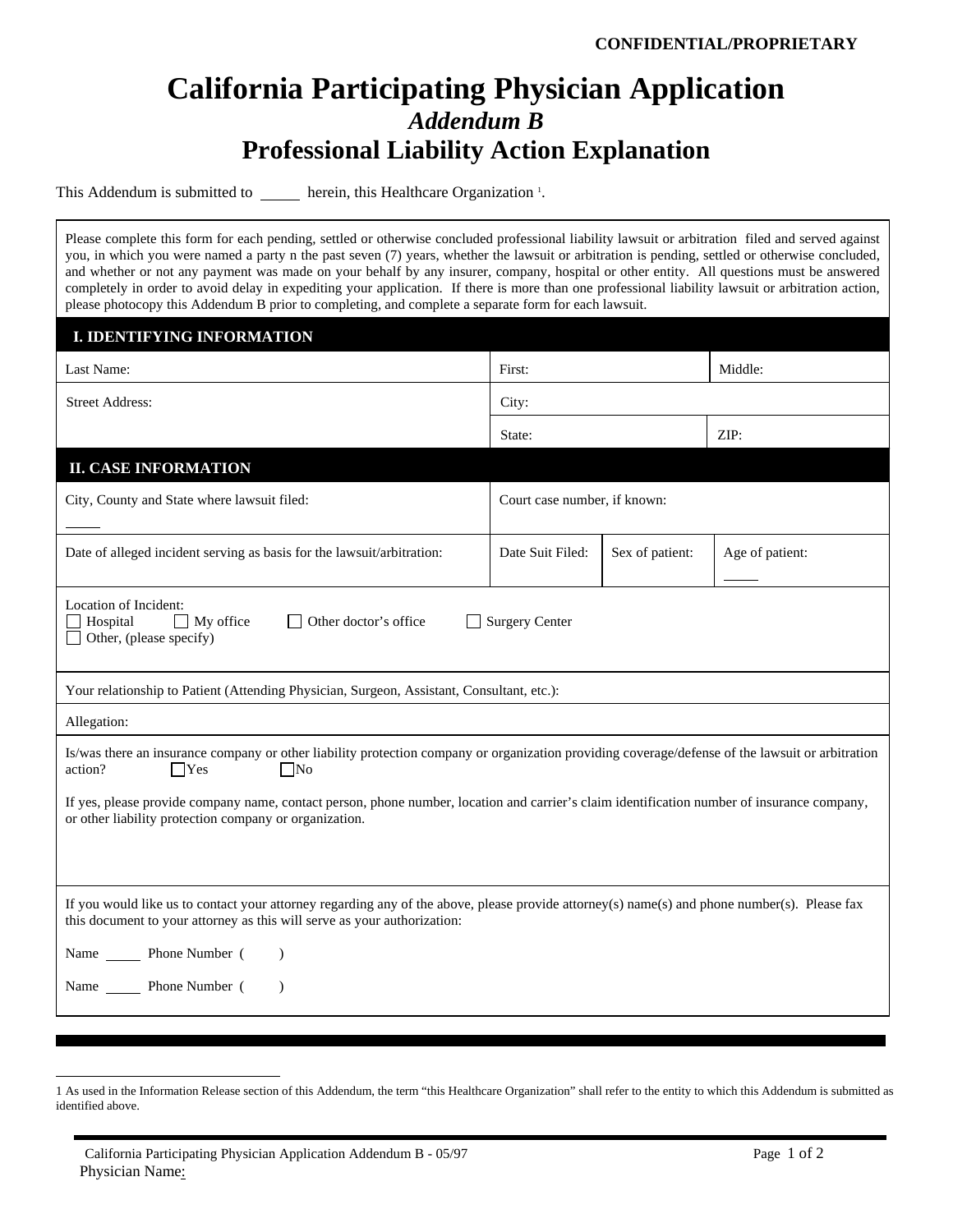| III. WHAT IS THE STATUS OF THE LAWSUIT/ARBITRATION DESCRIBED ABOVE? (CHECK ONE)                                                                                                                                                                                                                           |                              |  |  |  |  |  |
|-----------------------------------------------------------------------------------------------------------------------------------------------------------------------------------------------------------------------------------------------------------------------------------------------------------|------------------------------|--|--|--|--|--|
| Lawsuit/arbitration still ongoing, unresolved.                                                                                                                                                                                                                                                            |                              |  |  |  |  |  |
| Judgment rendered and payment was made on my behalf.                                                                                                                                                                                                                                                      | Amount paid on my behalf: \$ |  |  |  |  |  |
| Judgment rendered and I was found not liable.                                                                                                                                                                                                                                                             |                              |  |  |  |  |  |
| Lawsuit/arbitration settled and payment made on my behalf.                                                                                                                                                                                                                                                | Amount paid on my behalf: \$ |  |  |  |  |  |
| Lawsuit/arbitration settled, no judgment rendered, no payment made on my behalf.                                                                                                                                                                                                                          |                              |  |  |  |  |  |
| <b>Summarize</b> the circumstances giving rise to the action. If the action involves patient care, provide a narrative, with adequate clinical detail,<br>including your description of your care and treatment of the patient. If more space is needed, attach additional sheet(s). Include 1) condition |                              |  |  |  |  |  |

including your description of your care and treatment of the patient. If more space is needed, attach additional sheet(s). Include 1) condition and diagnosis at time of incident, 2) dates and description of treatment rendered, and 3) condition of patient subsequent to treatment. **Please print.**

### **SUMMARY**

I certify that the information in this document and any attached documents is true and correct. I agree that "this Healthcare Organization", its representatives, and any individuals or entities providing information to this Healthcare Organization in good faith shall not be liable, to the fullest extent provided by law, for any act or occasion related to the evaluation or verification contained in this document, which is part of the California Participating Physician Application. In order for participating healthcare organizations to evaluate my application for participation in and/or my continued participation in those organizations, I hereby give permission to release to this Healthcare Organization information abut my medical malpractice insurance coverage and malpractice claims history. This authorization is expressly contingent upon my understanding that the information provided will be maintained in a confidential manner and will be shared only in the context of legitimate credentialing and peer review activities. This authorization is valid unless and until it is revoked by me in writing. I authorize the attorneys listed on Page 1 to discuss any information regarding this case with "this Healthcare Organization."

Print Name Here:

Physician Signature \_\_\_\_\_\_\_\_\_\_\_\_\_\_\_\_\_\_\_\_\_\_\_\_\_\_\_\_\_\_\_\_\_\_\_\_\_\_\_\_\_\_\_\_\_\_\_\_\_\_\_\_\_\_\_\_\_\_\_\_\_Date:

(Stamped Signature Is Not Acceptable)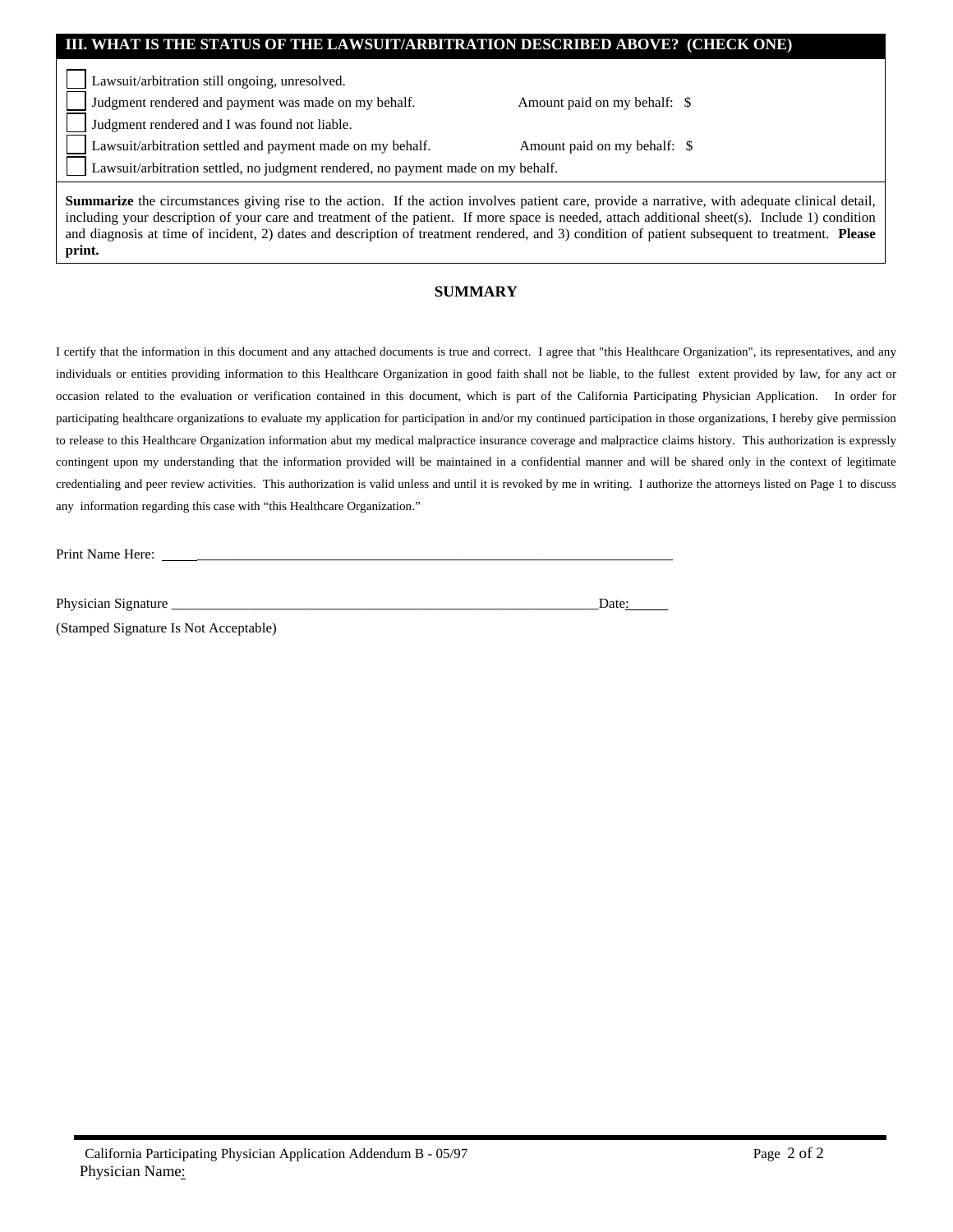### **CONFIDENTIAL/PROPRIETARY**

# **California Participating Physician Application**  *Addendum C*

| <b>CONFIDENTIAL QUESTIONS -- HEALTH HISTORY</b><br><b>Section A</b>                                                                                                                                                                                                                                                                                |            |     |
|----------------------------------------------------------------------------------------------------------------------------------------------------------------------------------------------------------------------------------------------------------------------------------------------------------------------------------------------------|------------|-----|
| 1.<br>Do you have any ongoing physical or mental impairment or condition which would make you<br>unable, with or without reasonable accommodation, to perform the essential functions of a<br>practitioner in your area of practice, or unable to perform those essential functions without a<br>direct threat to the health and safety of others? | <b>YES</b> | NO. |
| If yes, please describe any accommodations that could reasonably be made to facilitate your<br>performance of such functions without risk of compromise.                                                                                                                                                                                           |            |     |
| 2. Are your a certified Worker's Compensation provider?                                                                                                                                                                                                                                                                                            | <b>YES</b> | NO. |
| If yes, please attach a copy of your certificate.                                                                                                                                                                                                                                                                                                  |            |     |
| 3. Are you a reservist? If yes, what branch of the military?                                                                                                                                                                                                                                                                                       | <b>YES</b> | NO. |
| Anticipated date of separation from reserve duty? _______________________________                                                                                                                                                                                                                                                                  |            |     |
| 4. Medicaid/Medi-Cal #:                                                                                                                                                                                                                                                                                                                            |            |     |

I attest to the fact all of the information submitted by me in this document are true and correct to the best of my knowledge and belief. I fully understand that any significant misstatement in, or omission from the application may constitute cause for denial of participation or cause for summary dismissal.

**Provider Name** Date

**Signature**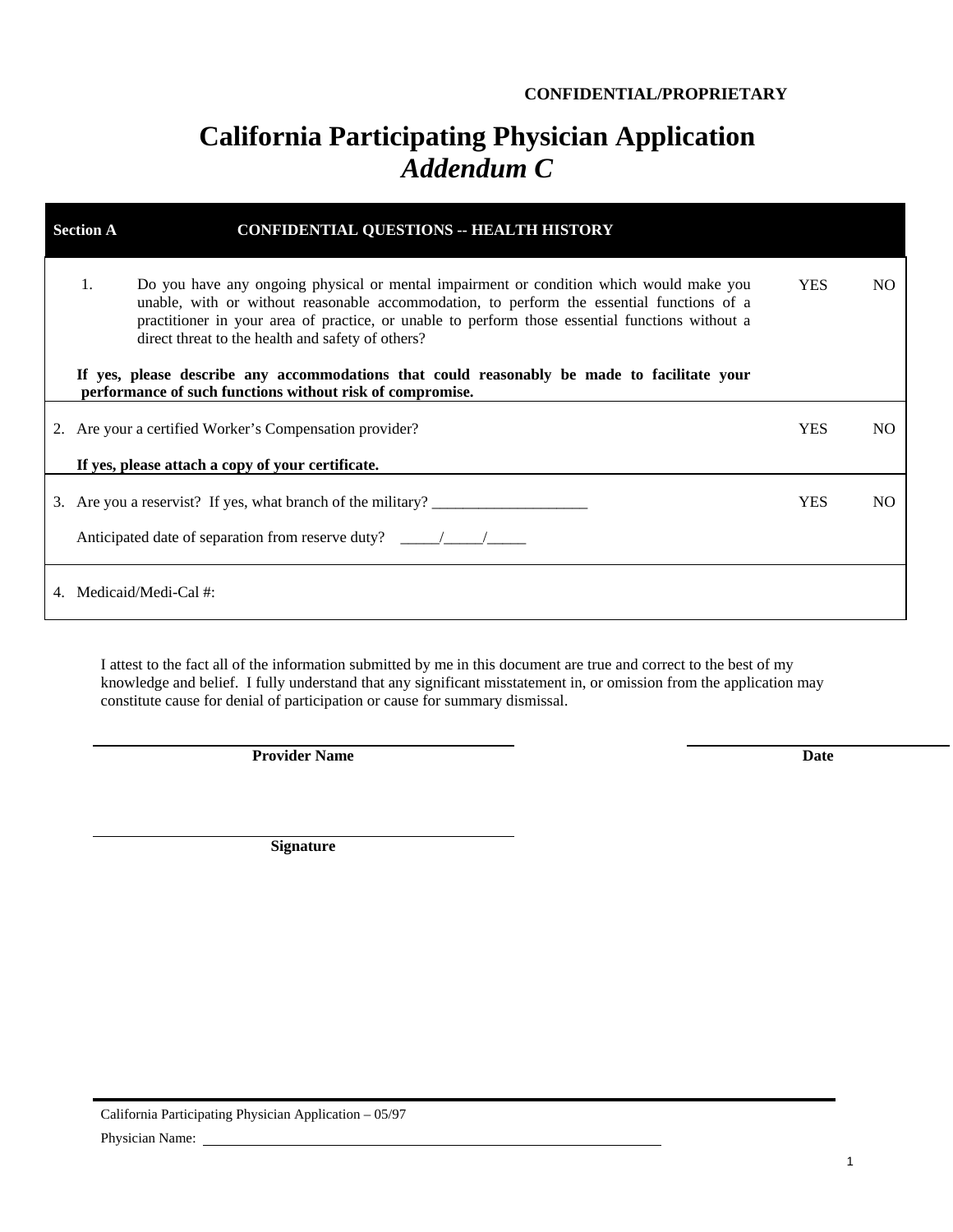# *NATIONAL MEDICAL ASSOCIATION CREDENTIALING APPLICATION*

- -*Please type or print legibly using black or blue ink*
- -*Complete application in its entirety*
- -*Write N/A if not applicable*
- -*Use an additional sheet if more space is needed*
- -*Fax to: (310) 532-6043 \* Questions: Call (800) 684-3211 or (310) 532-6614*

## *DEMOGRAPHIC DATA*

| <b>Last Name</b>           | <b>First Name</b>                             | <b>Middle Initial</b> | <b>Title</b>           |  |
|----------------------------|-----------------------------------------------|-----------------------|------------------------|--|
| <b>Office Address</b>      | City                                          | <b>State</b>          | Zip                    |  |
| <b>Social Security No.</b> | Date of Birth                                 |                       | <b>Gender</b>          |  |
| <b>Telephone Number</b>    | <b>Fax Number</b><br>$\overline{\phantom{a}}$ |                       | <b>E-Mail Address</b>  |  |
| <b>Board Certification</b> | <b>Specialty</b>                              |                       | <b>Expiration Date</b> |  |

# *EDUCATION AND TRAINING*

| <b>Medical School (Name)</b>         | <b>Address</b> |              | <b>Graduation Year</b> |                 |
|--------------------------------------|----------------|--------------|------------------------|-----------------|
|                                      | City           | <b>State</b> | Zip                    | <b>Degree</b>   |
| <b>Internship (Institution Name)</b> | <b>Address</b> |              |                        | From:           |
| <b>Specialty</b>                     | City           | <b>State</b> | Zip                    | To:             |
| <b>Residency (Institution Name)</b>  | <b>Address</b> |              |                        | From:           |
| <b>Specialty</b>                     | City           | <b>State</b> | $\mathbb{Z}ip$         | $\mathit{To}$ : |
| <b>Fellowship (Institution Name)</b> | <b>Address</b> |              | From:                  |                 |
| <b>Specialty</b>                     | City           | <b>State</b> | Zip                    | $\mathit{To}$ : |

### *LICENSURE*

| <b>License Number</b>                 |              | <b>State of Licensure</b>    |              | <b>Expiration Date</b>      |              |
|---------------------------------------|--------------|------------------------------|--------------|-----------------------------|--------------|
| <b>Other State License#</b>           | <b>State</b> | <b>Other State License #</b> | <b>State</b> | <b>Other State License#</b> | <b>State</b> |
| <b>DEA</b> Number                     |              | <b>Expiration Date</b>       |              |                             |              |
| <b>Malpractice Insurance Carrier:</b> |              | Policy #                     |              | <b>Expiration Date</b>      |              |
| <b>Mailing Address</b>                |              | City                         | <b>State</b> | Zip                         |              |